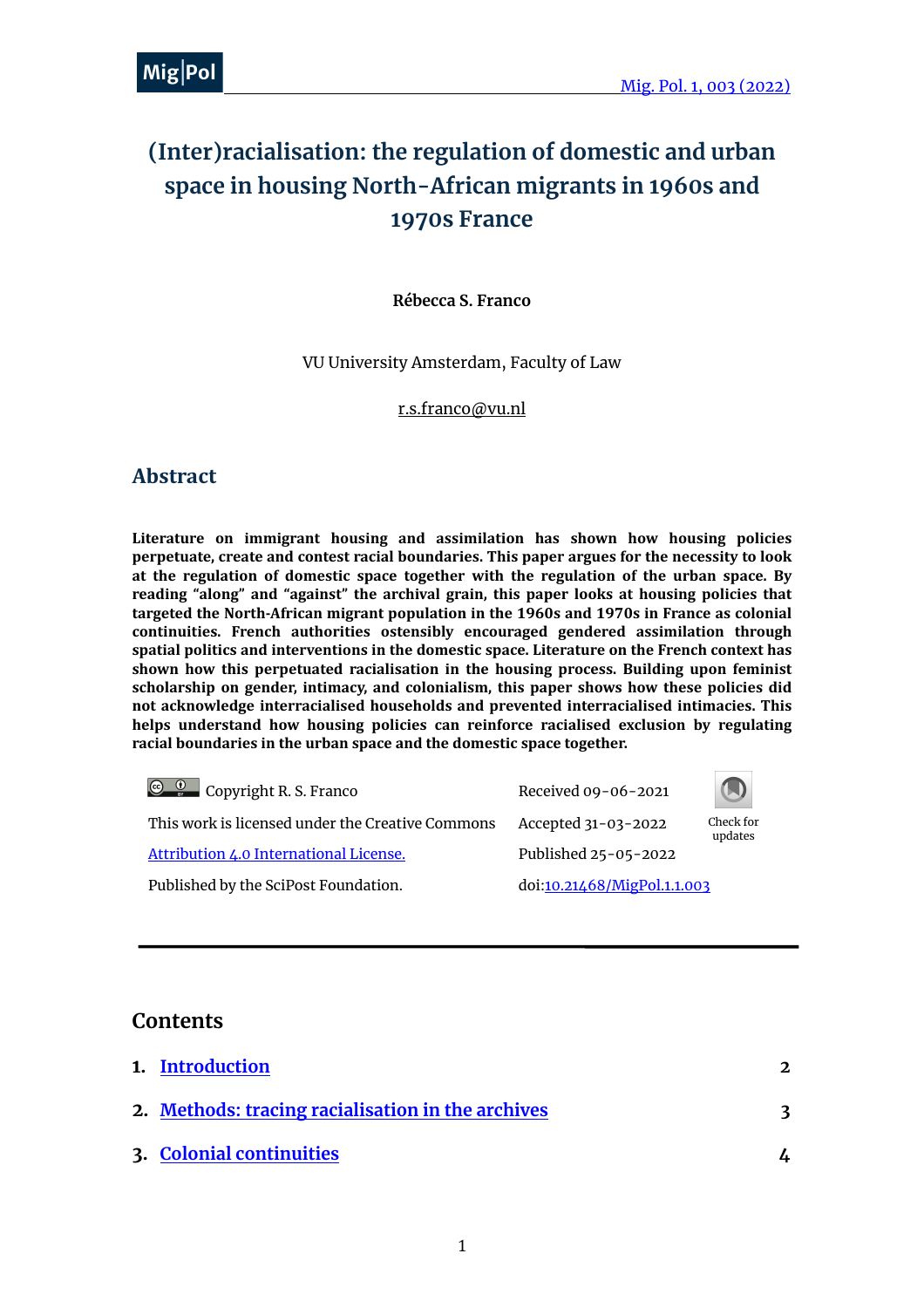#### MiolDr me<sub>l</sub>' <sup>or</sup>  $Mig|Pol$

| 4. Hierarchies of assimilability                                      |                 |  |
|-----------------------------------------------------------------------|-----------------|--|
| 5. Racialised difference: segregation and cohabitation in urban space | 8               |  |
| <b>6. Interracialisation in domestic space</b>                        | 9               |  |
| 7. Preventing interracialised intimacies                              | 11              |  |
| 8. Conclusion                                                         | 14              |  |
| 9. Cited archives                                                     | 14              |  |
| <b>References</b>                                                     | 15 <sub>1</sub> |  |
|                                                                       |                 |  |

### <span id="page-1-0"></span>**1. Introduction**

Today, French public authorities see the banlieues spaces in the French urban peripheries through a prism of problems concerning the segregation and integration of their racialised inhabitants, who are mostly (descendants of) people originating from the (former) colonies on the African continent (Dikec, 2011; B. S. Epstein, 2011). Researchers have shown that in contemporary urban politics authorities enforce spatial distribution based on social-mixture policies (Lefevre, Roseau, & Vitale, 2013). However, the ambiguous and uncertain goals of these policies lead to conflicting implementation that contributes to the persistence of inequalities (Boisseuil, 2019). Scholars in Western Europe more generally have explored whether and how discourse and practice on spatial politics and migrant integration have the effect of excluding those who are to be integrated (Bolt, Özüekren,  $\&$ Phillips, 2010; R. Epstein & Kirszbaum, 2003; Musterd, 2003; Schinkel, 2013, 2017, 2018). The French case, in particular, is interesting because of the French universalist investment in colourblind policies, which scholars have argued perpetuate racial formations and inequalities rooted in colonial histories (Beaman & Petts, 2020; Fassin & Fassin, 2013; Stovall & Van den Abbeele, 2003). Looking at the histories of the housing projects that created the banlieues in the 1960s and 1970s may help understand the construction of racial projects in France. In this regard, I have drawn on Omi and Winant's understanding of racial projects as governmental practices and policies that bring together ideological and material aspects of race to organise and distribute resources and capital along racial lines (Omi & Winant, 2014).

This paper looks at the housing policies that targeted migrants from the former colonies during and in the wake of political decolonisation. The French administration problematised and regulated migrants within the French metropolitan territory through housing policies, based on colonial modes of governance (Bernardot, 2008; Hajjat, 2018; House & Thompson, 2016; Lyons, 2006; MacMaster, 1997). Researchers have shown that the French authorities implemented housing policies that were based on logics of gendered assimilation and spatial distribution, but enforced exclusion of migrants from the French community (F. Belmessous, 2013; Bernardot, 2008; Hajjat, 2018; Hmed, 2006; Lyons, 2006, 2009, 2013). However, this scholarship does not examine how the household categories were constructed in the first place. To comprehend the intent and outcomes of these policies more fully, this paper looks at how these categories were crafted through the interventions in domestic space and how this, in turn, ordered the urban space.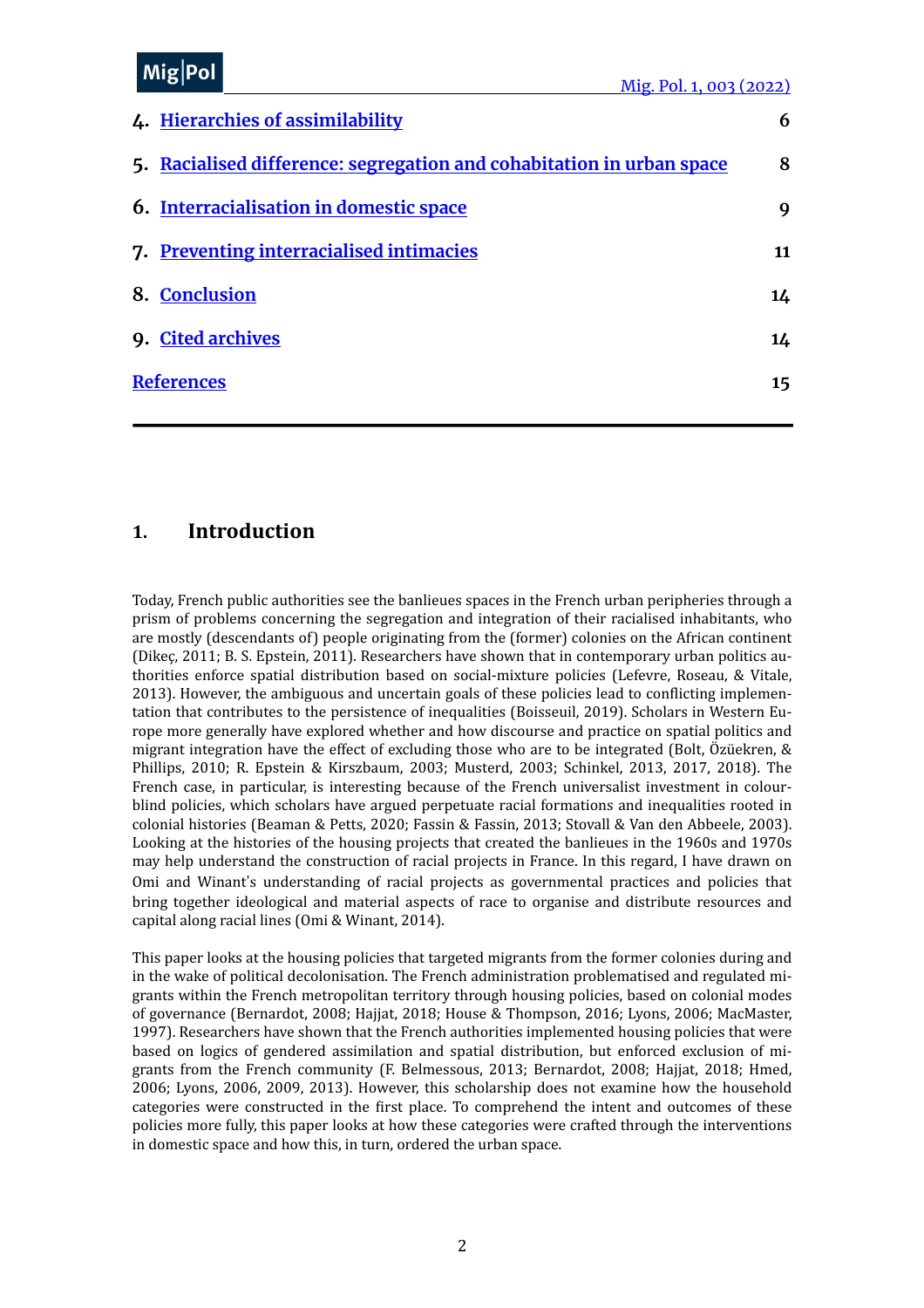

This paper traces colonial continuities in the regulation of urban space and domestic space together to understand better the ways in which housing policies produce and possibly undo racial boundaries. I specifically focus on the regulation of the interracialisation of domestic space and interracialised intimacies. To do so, I build on insights from feminist research on gender, intimacy and colonialism. These scholars argue that the regulation of "sexual, conjugal and domestic life" and interracialised intimacies were essential to the colonial order of things and the protection of racial hierarchies (Camiscioli, 2009; McClintock, 2013; Povinelli, 2006; Stoler, 1989, 2010). I understand the domestic space to refer to the space that belongs to the household, crafted through state interventions. The concept alludes to the French term "*domestiquer*": to domesticate or subjugate a population to colonial power. I use the concept of 'interracialisation' to refer to the process of assigning different racialised identities to the members of the household. Interracialised intimacies refer to the intimate relationships (sex, marriage, unmarried relationship/cohabitation) between people who are assigned different racialised identities. I base this on the concept of 'interraciality', used in critical (mixed) race studies to refer to the construction of interracial relationships and families/couples through law, politics, and discourse (Ifekwunigwe, 2004; Onwuachi-Willig, 2013; Onwuachi-Willig & Willig-Onwuachi, 2009). Building on Haritaworn's work on 'multiracialisation', I underline the process involved in racialisation, and therefore, in interracialisation (Haritaworn, 2007)[.i](#page-19-0)

<span id="page-2-1"></span>By focusing on interracialised households and interracialised intimacies, I contribute to the literature specific to French housing policies to show how authorities regulated interracialisation through housing. Interracialised intimacies can upset racial hierarchies, as categorisations are threatened, but thereby also solidified, on their boundaries. Examining interracialised households and intimacies in housing policies therefore helps understand the construction of racial boundaries. This paper also adds to the literature on migrant integration and spatial politics more generally by arguing for the necessity of looking at the production of domestic space together with the regulation of urban space.

In this paper, I first set out the methods on which this paper is based, after which I illustrate the context in which the housing policies developed. In doing so, I pay attention to the colonial continuities. I show how the housing policies consolidated and were based on racial and gender hierarchies of assimilability that connected the regulation of urban space with the regulation of domestic space. Looking at these connections reveals how housing policies regulated interracialised households and intimacies.

### <span id="page-2-0"></span>2. Methods: tracing racialisation in the archives

This paper is based on primary and original archival sources from the National Archives of France and departmental and municipal archives of the Paris region. I consulted these archives in the context of my doctoral research on the regulation of interracialised intimacies between the white French population and North-African immigrants in the period from 1956 to 1979. I selected archives based on keyword searches concerning African migration and based on the physical and PDF inventories compiled by archivists on certain state services, ministries or themes. After having set out the basic understanding of the various policy-fields that affected interracialised intimacies, I proceeded with more targeted searches on housing and social action for this particular paper. The archives used include those of the Ministry of Construction, the Ministry of Housing, the Ministry of Interior Affairs, the Ministry of Labour, the Ministry of Health and the Department of the Seine (the Paris region) and the Parisian Municipality. I also included the private archives of Monique Hervo, an activist for better housing conditions for North African migrants living in informal settlements known as the "bidonvilles", where she lived between 1959 and 1971. I used freely available material and material which I had received special permission to consult (that is, a *dérogation*) under the 213-2 du *Code du Patrimoine*. I looked at governmental policies, correspondence, research, circulars and legislation.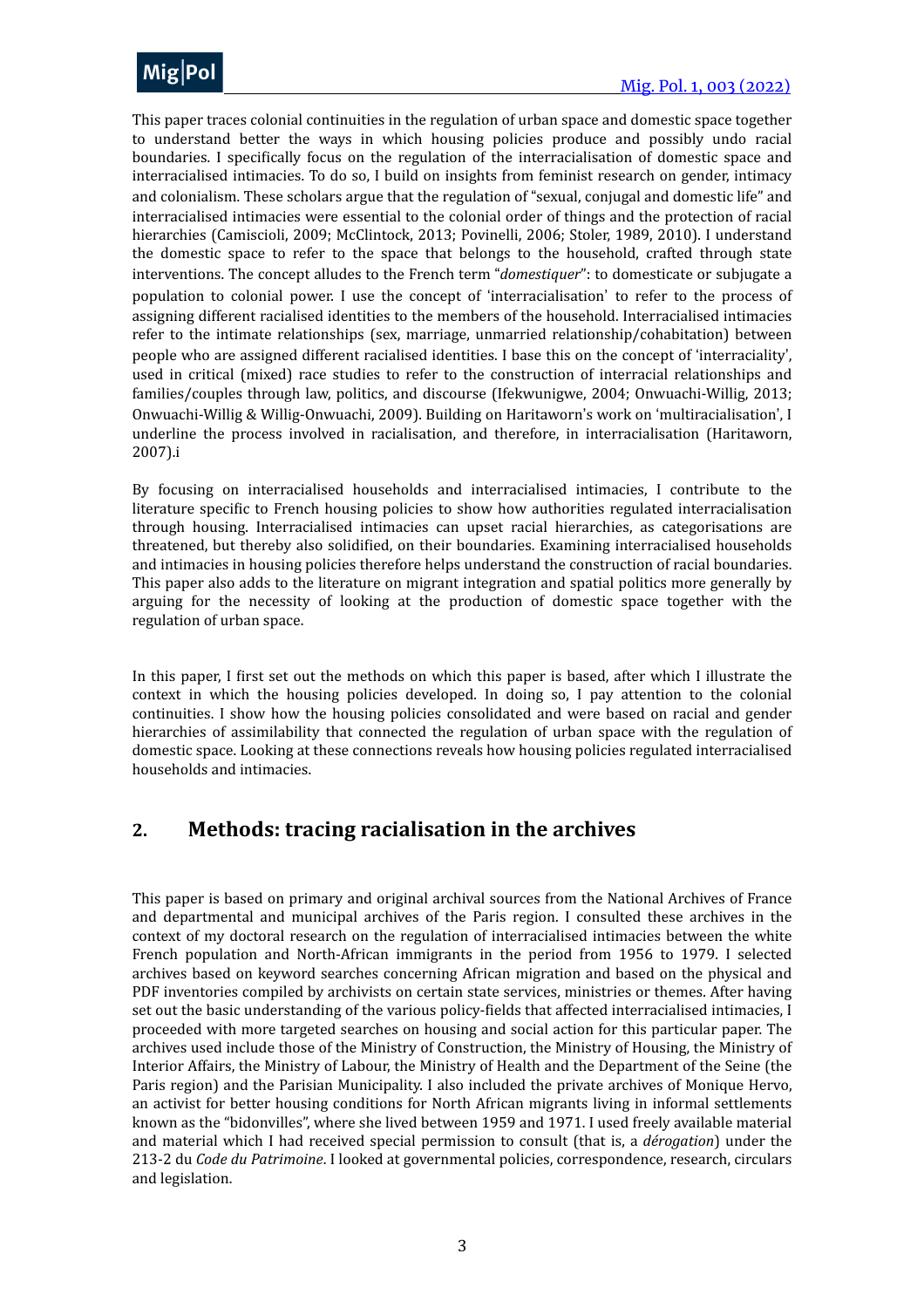Research on race and the racialisation of regulation in France comes with its own set of challenges, as the French tradition of colour-blind universalism does not acknowledge the existence of racialised processes and governance. However, at the same time, research on race and racism in France has argued that racial logics are embedded within the French Republic, but have never been made explicit (Célestine, 2011; Stoler, 2011; Stovall & Van den Abbeele, 2003; Thompson, 2016). Stoler calls on researchers of racial histories in France and elsewhere to "ask who and what are made into 'problems', how certain narratives are made 'easy to think', and what 'common sense' such formulations have fostered and continue to serve" (Stoler, 2011).

Gordon has argued that regulations do not (only) impose rules, but rather dispose of things within a certain order by presenting this as the "natural order of things" (Gordon, 1984). Categorisations are integral to this process because they form the discursive and regulatory basis on which certain groups become defined as a problem and create identities that can be regulated (Grommé & Scheel, 2020; Schrover & Schinkel, 2013). As different governmental rationales on assimilation and immigration led to different policies and policy outcomes (King, Le Galès, & Vitale, 2017), it is important to look at both the governmental policies and categories, and the omission of certain policies and categories to understand how the state "disposes an order of things". Building on this understanding, I look at how regulation, categorisation, bureaucratic silences and omissions disposed a racialised order as the natural order of things.

For this paper, I approached the archive with the question whether and how French authorities were interested in the regulation of the intimate lives of the North-African population in the French metropole and, specifically, whether and how the authorities were interested in interracialised intimacies. I looked at the archive as an "object of knowledge" rather than a "source of knowledge" (Arondekar, 2005; Stoler, 2002). Scholars have argued for a reading "against the archival grain," in which the researcher attempts to uncover that which is not being said, those knowledges that are disqualified (Burton, 2006; Whatley & Brown, 2009). Stoler has famously argued for a "reading along the archival grain": a reading that treats the archive as a "force field," to which the research should surrender (albeit not concede) to trace its logics, to show what and how governmental rationales order governance (Stoler, 2009). In this paper, I do both: by juxtaposing different types of archives and different sources, I trace and (re)interpret the silences, hypervisibilities, invisibilities, fragmentation, inconsistencies and assumptions with regard to categorisation and regulation of (North) African migrants. In doing so, I have been able to reveal the underlying ordering principles of the regulation of domestic and urban space.

### <span id="page-3-0"></span>**3. Colonial continuities**

This paper looks at the housing policies that targeted postcolonial immigrants from the former colonies in North Africa during and after the (political) decolonisation of the French Empire, specifically Algeria, between 1960 and 1975. From the second half of the 1950s until the end of the period under review, France waged a war against the nationalist movement of French Algeria. The war culminated in the eventual independence of Algeria in 1962, following a period of intense state violence against Algerians in both French Algeria and the metropole (Brun & Shepard, 2016). This period in France was also marked by rapid change and economic prosperity, yet with grave housing shortages (not unlike other European states at the time) (van Beckhoven, Bolt, & van Kempen, 2009).

Around this same period in the post-Second World War context, the French state needed cheap labour to rebuild and modernise the country through, amongst others, urban renewal (Ross, 1996). The French government moreover instated free movement between the metropole and the colonies on the African continent in an effort to retain its colonies. After independence, the French government and the newly independent nations negotiated free movement. However, ever since free movement was instated, the French administration sought to limit and control migrants from North Africa on French territory (Laurens, 2009; Spire, 2005). In the 1970s, anti-immigration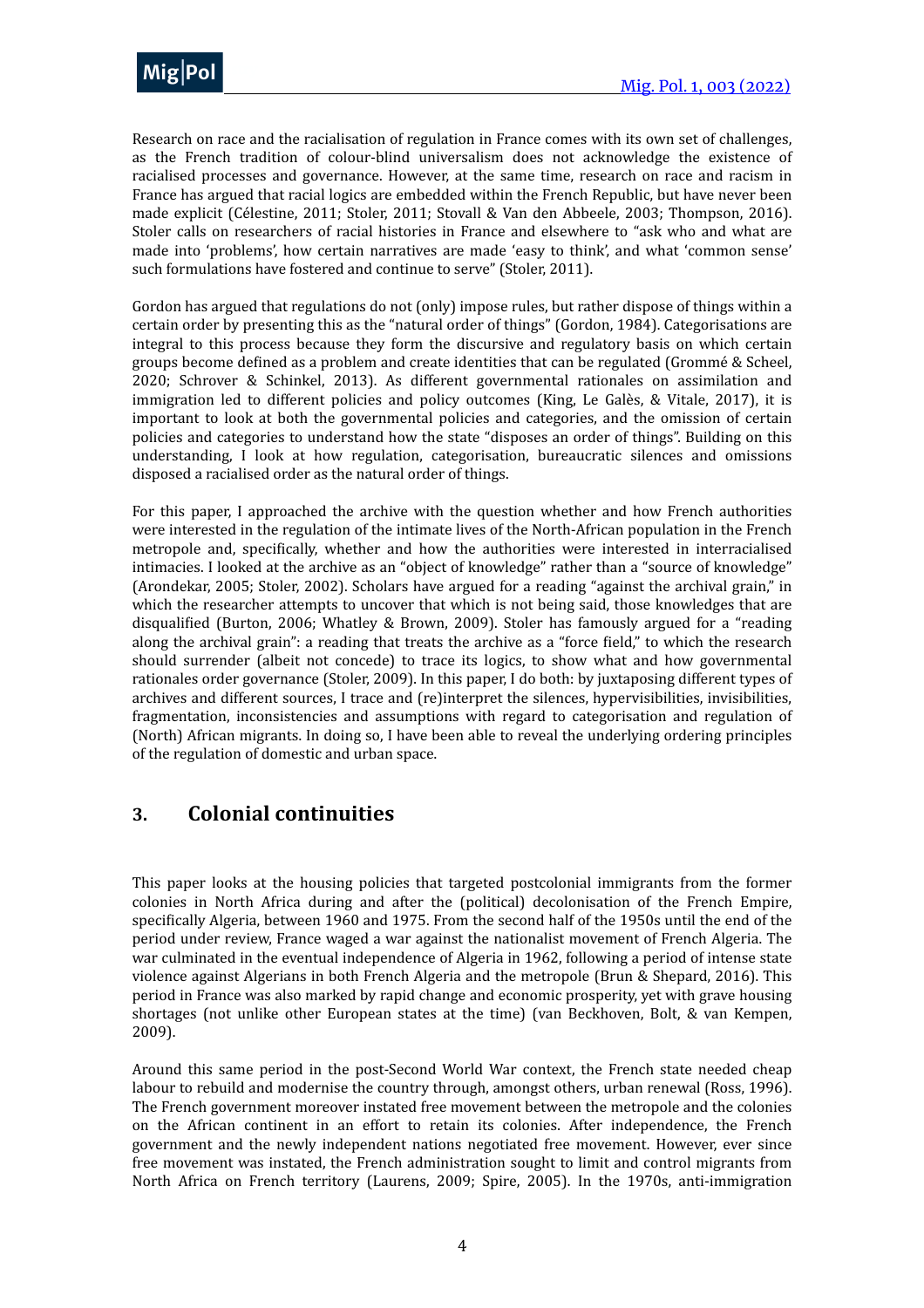

measures and legislation intensified, which were reinforced during the economic downturn following the Oil Crisis in 1972 (Laurens, 2008; Weil, 1995).

Paying attention to the colonial continuities in the regulation of North-African migrants helps to understand better the specialised housing policies for migrants. Scholars have shown that the French administration regulated migrants from Algeria separately through specialised institutions and categories that created intimate connections between colony and metropole, and between the colonial and postcolonial context (de Barros, 2003, 2005, 2006; House, 2004; House & Thompson, 2016; Lyons, 2006, 2009, 2013; Naylor, 2013). Officially, French Algeria was a French department of the metropole and therefore administered by the Ministry of Interior Affairs. Before Algeria became independent, the Muslim population of Algeria were French citizens—albeit regulated under the legal regime of "Muslim status," which in fact created a differentiated set of rights in French Algeria (Blévis, 2004).

In the metropole, at least formally, the status of Algerians was not different to that of French citizens. Still, French metropolitan officials used the category of *Français Musulmans d'Algérie* (FMA) [French Muslims of Algeria—hereinafter "Algerians"], which allowed the administration to differentiate between them and the rest of the French citizenry (Lyons, 2013, p. 24). The use of distinctive categorisations of Algerians made possible the creation of specialised institutions and services that obfuscated the lines between colonial and metropolitan government. The department of Algerian Affairs of the Ministry of Interior opened up branches and instated specialised services in the metropole to regulate Algerians (de Barros, 2005). Through these institutions, colonial practices of governance, individuals and expertise travelled between French Algeria and metropolitan France. These interconnected housing and social welfare, surveillance and assimilation to monitor and regulate colonial (migrant) populations.

Housing shortages were an acute problem in France, but the state investment in migrant housing went beyond an interest solely in the improvement of living standards: housing was one of the sites through which the French administration codified classifications, problematised some groups of migrants and managed migrants in the French territory (Blanc-Chaléard, 2016; de Barros, 2005). The poor housing conditions of many workers from the African continent were seen as an aberration of the modern French state (Blanc-Chaléard, 2016). The administration developed housing policies that targeted the FMA category specifically and separately from the French population, as I will show throughout this article. Such efforts took effect during the Algerian War to suppress nationalist sentiment amongst the Algerian population and to promote a "civilising mission in the metropole" (Lyons, 2013). Throughout the 60s and 70s, French authorities continued to worry about the existence of *logements* insalubres [unsanitary housing] and *bidonvilles* [shantytowns]. This fuelled anxieties about the presence of migrants from the African continent on French territory in its entirety.

Metropolitan practices targeting North-African migrants should be seen as colonial continuities of technocratic governmental techniques for modernisation and rationality (Laurens, 2009; McDougall, 2018; Rabinow, 1995). In French cities in North Africa, such as Algiers and Casablanca, the colonial administration implemented housing policies that deconstructed social structures of the "Muslim city" to monitor and manage the Algerian population better as part of the colonial project of the civilising mission (Çelik, 1992, 1997; Rabinow, 1995; Wright, 1991). In the postindependence context, colonial institutions and officers who had been given a mandate to regulate the Muslim population in French Algeria and the French metropole were rebranded as managers of the foreign immigrant population. They brought with them spatial politics, urban planning and the crafting of domesticity as a colonial governance tool (Almi, 2002; de Barros, 2005; House, 2018; Wright, 1987).

In doing so, the policies intervened in both domestic space and urban space. Colonial officers and architects built differentiated housing units for the Muslim population that were supposed to contribute to their so-called evolution into modern French city life, by building European-style housing that catered to and crafted a nuclear family. The colonial administration allocated such housing units, based on the level of the so-called evolution of the family, by measuring the behaviour of the woman. They considered the "Muslim woman" to be the key actor through which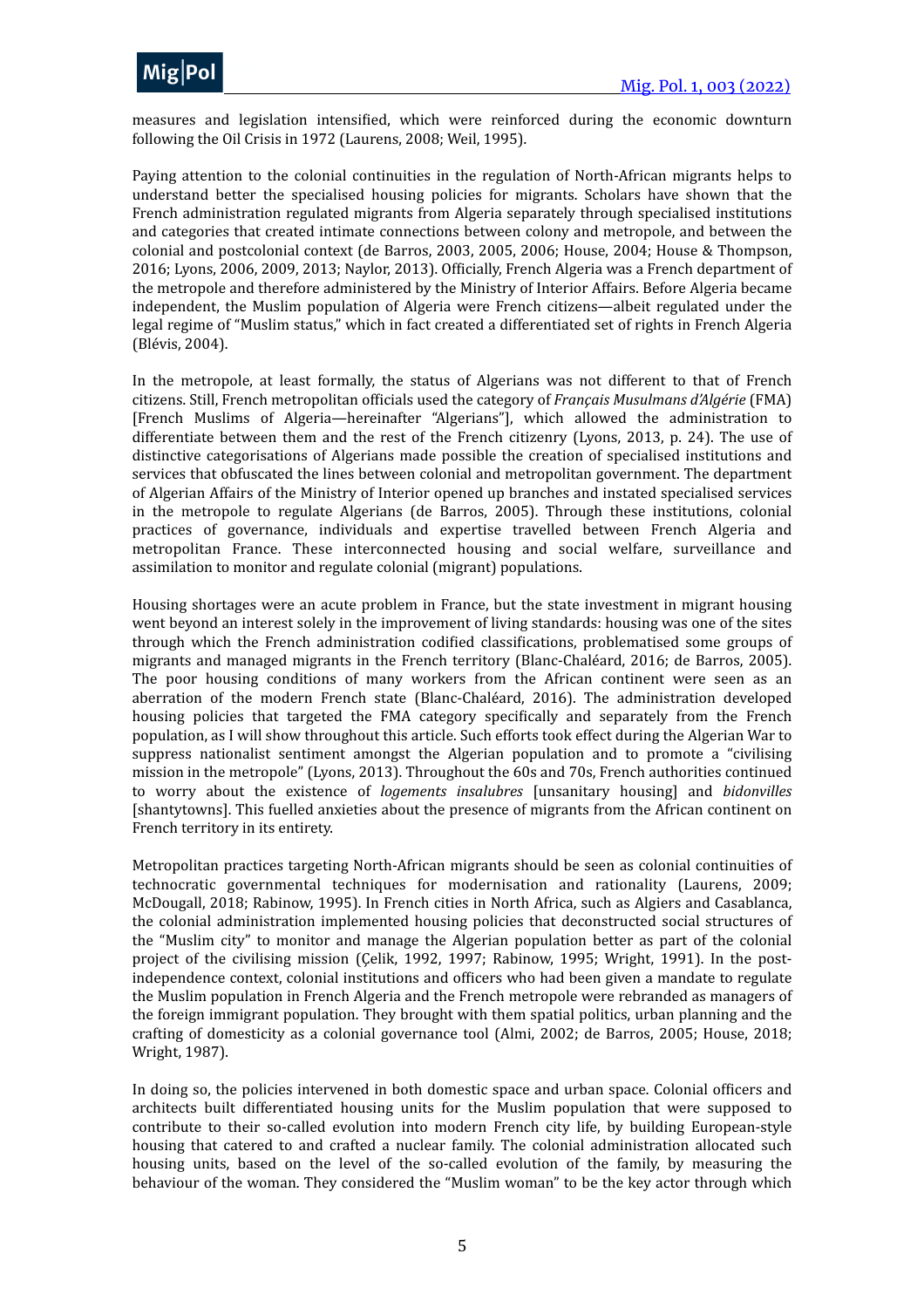

the "Muslim home" could be controllably assimilated into French domestic life (McKay, 1994). Being attuned to colonial continuities therefore points to the necessity of considering how the crafting of domesticity has been at the centre of imperial politics and the separation between coloniser and colonised (Conklin, 1998). This focus on gendered assimilation, as having both a spatial and domestic element, sheds light on the housing policies targeting postcolonial migrants in the 1960s and 1970s.

### <span id="page-5-0"></span>**4. Hierarchies of assimilability**

Before looking at housing policies, it is helpful to look at how the administration constructed hierarchies of assimilability of migrants, which were used as a justification for the housing policies. In the period of (relative and formal) free movement, the French administration favoured European migrants over North-African migrants, motivated by concerns about assimilability packaged in technocratic arguments (Laurens, 2009; Spire, 2005; Weil, 1995). The French administration asserted that European migrants and African migrants were inherently different because the former could assimilate into the white French community, but the latter could not. This is stated throughout reports on migration. For example, the 1968 report by the Institute of Applied Research on Housing commissioned by the Ministry of Housing stated that "the Spanish and the Italians assimilate easily: their arrival is desired," but that it was mostly "Maghrebi, especially Algerians" whose adaptation caused problems. Whereas prior to Algerian independence concerns revolved mostly around Algerians, after independence the authorities and politicians used the category of "North African" or sometimes "Maghrebins" to refer to all migrants from North-African countries, such as Tunisia and Morocco. In the postcolonial metropolitan context, taxonomies of assimilability justified racialised differentiation, loosely and inconsistently referred to nationalities or geographical regions.<sup>[ii](#page-19-1)</sup>

<span id="page-5-1"></span>The notion of the inassimilability of North Africans is rooted in French colonial racial hierarchies. Research has shown that racism in France continues to target Muslim citizens and migrants (Hajjat, 2012; Mayer, 2012, 2018). The colonial government used the ideal of assimilation to promise colonial subjects the possibility of being granted full rights as French citizens—and therefore served to uphold Republican universalism (S. Belmessous, 2005). This, however, was racially circumscribed: assimilation was a goal that could (almost) never be fully attained by colonial subjects and therefore served to exclude racialised colonial subjects and uphold the colonial order (Coquery-Vidrovitch, 2001). Moreover, research on the metropolitan context of the interwar years shows that the French administration encouraged a racialised understanding of assimilation in the regulation of immigration due to eugenic demographic concerns that favoured European migrants over colonial migrants (Barton, 2020; Camiscioli, 2009). These racialised understandings of inassimilability travelled from colony to the metropole with the arrival of colonial migrants.

The problematisation of gender and marital status played an important role in the construction of North-African migration as inassimilable. Contrary to European migration, North-African migration was understood as temporary, consisting of single male low-skilled and low-class labour migrants. Authorities regulated immigrant workers from the African continent based on their capacity as male workers. Policy documents use the category "*isolés*" (isolated), which informed policy-making, to denote single men who came from the African continent to work in France. For example, in 1963 the Minister of the Interior sent a letter to the Prime Minister in which he stated numerous times that migration from the African continent was only temporary and argued that it was therefore in no-one's interest to facilitate permanent residence.<sup>[iii](#page-19-2)</sup> As the Algerian sociologist Sayad has argued, African male migrants were seen as having an "in-between" family status. They were neither really married, even if they had families in their home countries, nor really without a family. This placed them outside the French conception of the nuclear family (Sayad, 1980, 1997)—thereby marking them as outside the French community.

<span id="page-5-2"></span>Even though authorities and policymakers understood family migration as facilitating the assimilation of so-called "men without families," the French administration worried about the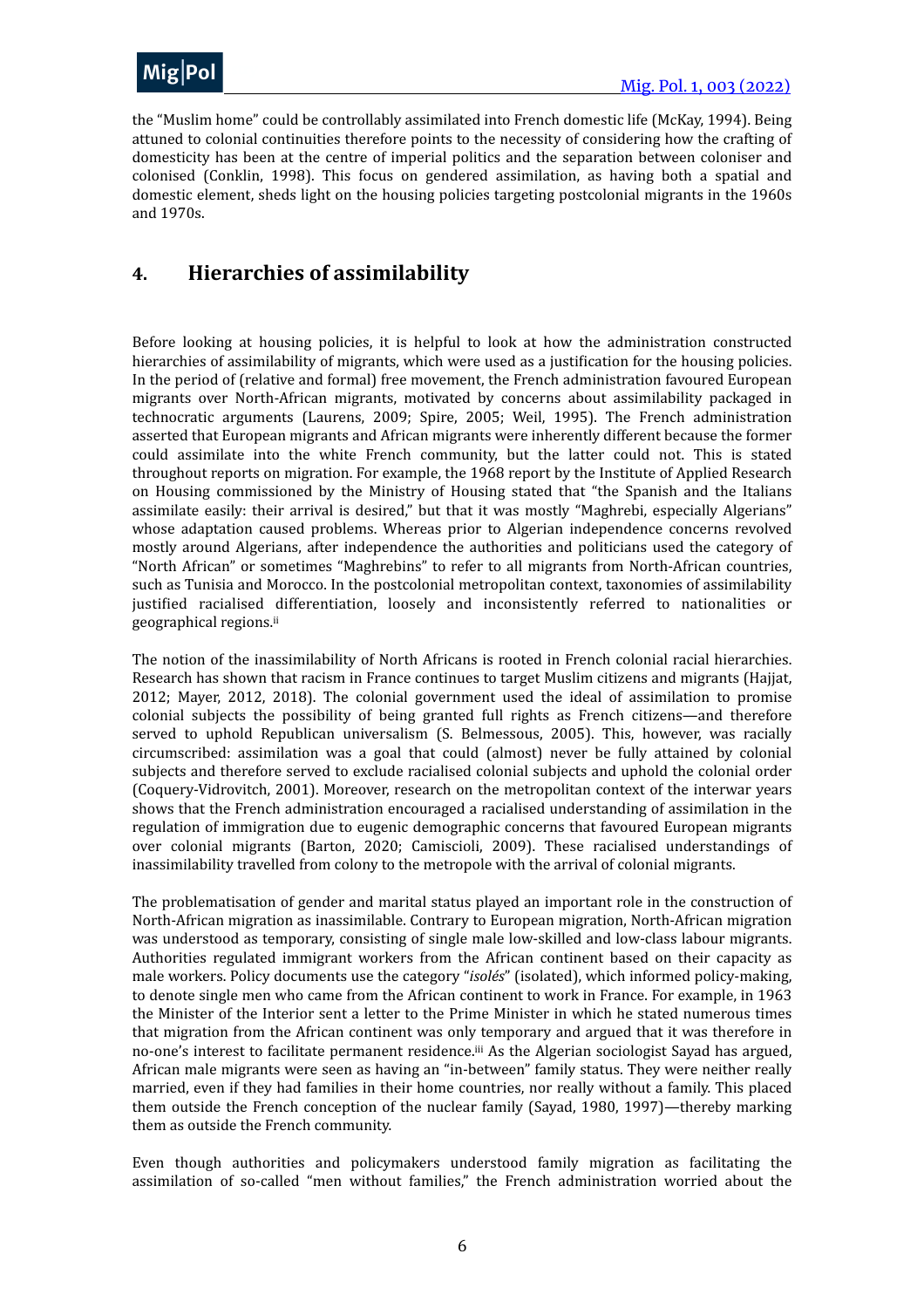

arrival of North-African families because it would incur the risk of their long-term settlement (Cohen, 2017). In contrast, French authorities encouraged family migration in the case of European migrants, such as Italians, because they were considered to be assimilable into the French community (Cohen, 2014; Spire, 2005). This informed the French administration's position on immigration from the African continent, as illustrated by a 1966 report by the social services responsible for social action on behalf of migrants.

<span id="page-6-0"></span>Migrants from European countries: Italians, Spaniards and Portuguese with a behaviour that gives them the best chance of integration into the national community  $\lceil \ldots \rceil$  Migrants from North Africa and Black Africa include a relatively high number of anti-social individuals, whose adaptation seems to be excluded *a priori*. [...] This population is mainly composed of single working men. In particular, the presence of families, a stabilising element, is lacking.[iv](#page-19-3)

The focus on single men's temporary status enabled the authorities to negate the possibility of settlement, justified the discouragement of family migration and generally provided a justification for the view that North-African migrants were inassimilable.

<span id="page-6-1"></span>The construction of North-African migration as temporary and inassimilable did not acknowledge the reality of the presence of interracialised couples and households. It is difficult to find references to the presence of interracialised households in the governmental statistics. By explicitly looking for traces of their presence in the archives, however, I was able to discover that some of the households categorised as "North-African" or "Muslim" consisted of a woman who was white French or European. The trimestral reports by the *Conseillers Techniques pour les Affaires Musulmanes (CTAM)* [Technical Advisers for Muslim Affairs] provide statistics on the number of "European wives and concubines" in the "Muslim population" between 1959 and 1964: in 1963, the CTAM counted 10,700 "European wi[v](#page-19-4)es and concubines" and 36,000 "Muslim wives". In later periods, various government services compiled statistics. The Directorate of Population and Migration of the Ministry of Social Affairs counted 57,000 Algerian families in France in 1968, of which 52,000 had an Algerian national as the "head of the household". Of the "Algerian heads of households," 17,000 were married to French women. About 5,000 Algerian families had an Algerian mother with a nonAlgerian head of household.<sup>[vi](#page-20-0)</sup> In 1975, the General Population Census counted 92,000 Algerian men in a relationship, of which 24,000 lived with a French woman. These statistics were based on nationality, meaning that partners born Algerian, but who had been naturalised as French, were not counted in the statistics on mixed couples—thereby 'invisibilising' interracialised households where both partners had French nationality. These statistics therefore indicate that between 1959 and 1975 roughly one fifth to one third of the North-African families were interracialised.

<span id="page-6-5"></span><span id="page-6-4"></span><span id="page-6-3"></span><span id="page-6-2"></span>However, these households were subsumed within the North-African population in housing and social-action policies. Most of the reports and policy documents on housing and social action do not mention the presence of French or European women. Instead, they crafted North-African migration as inassimilable and problematic. Similar to the colonial context, the social-action interventions almost exclusively women to assimilate their households into French domesticity. Educational courses taught women domestic skills: how to sew, how to clean their houses, how to rear their children and how to be proper French wives. The social-action reports even reported on the type of clothing Algerian women should wear: dressing "à la française" was a positive marker of adaptation.<sup>[vii](#page-20-1)</sup> Within this logic of gendered assimilation, the social-action services did not mention the prevalence of families that consisted of a North-African husband and a wife that was born and educated in France as a measure of assimilation. $v<sup>iii</sup>$  In contrast, the authorities praised the prevalence of marriage between French women and European migrants as a sign of assimilation.<sup>[ix](#page-20-3)</sup> This is similar to the interwar years (Barton, 2020). As I will show, the invisibility of French wives and the prevention of interracialised intimacies more generally was justified and was a consequence of the institutional differentiation of North-African migrants in the housing policies and the separation of single men from families.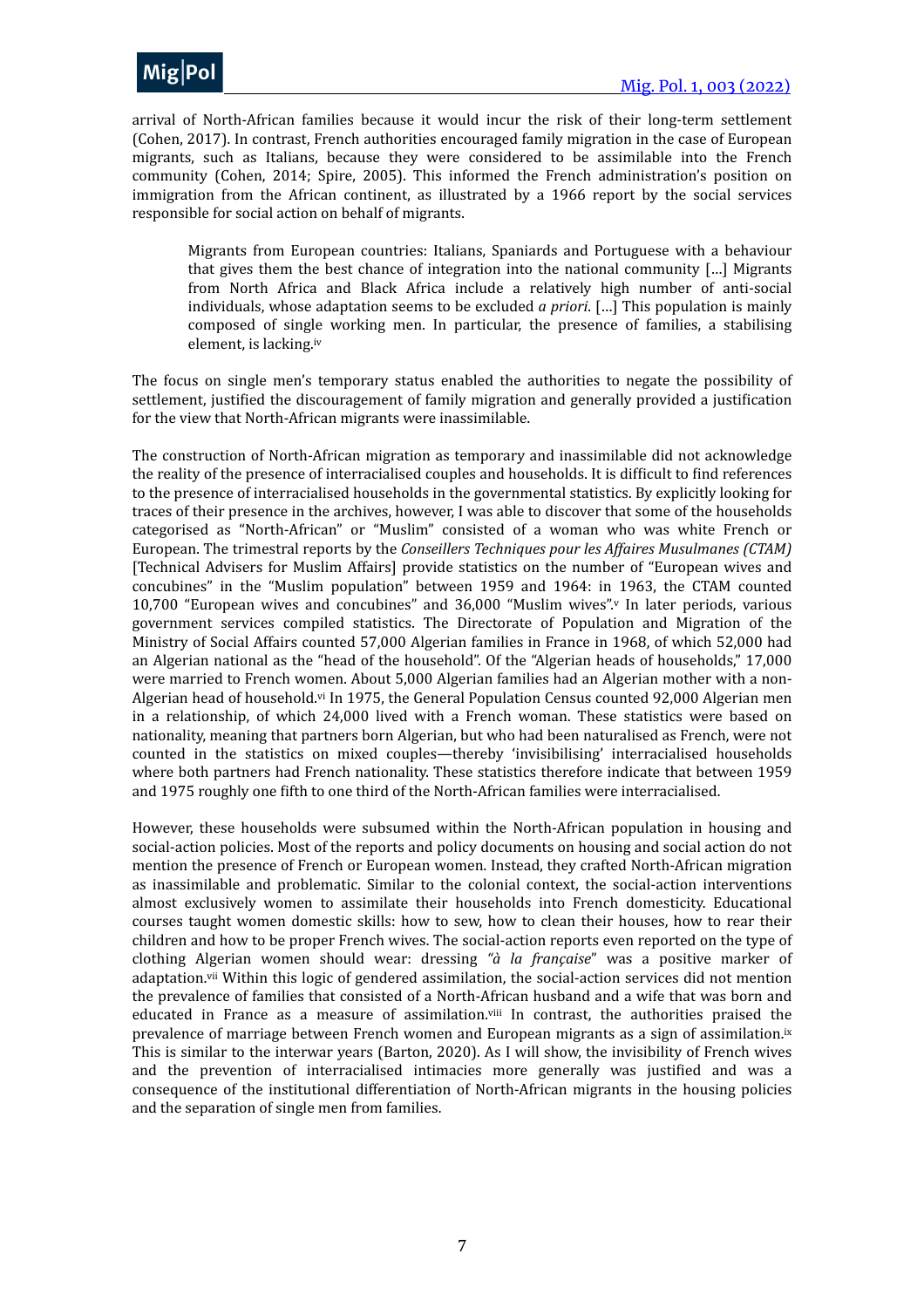# <span id="page-7-0"></span>**5.** Racialised difference: segregation and cohabitation in urban **space**

<span id="page-7-1"></span>The specialised housing service for migrants, the *Société nationale de construction de logements pour les travailleurs algériens (SONACOTRAL)* [national society for the construction of housing for algerian workers] (renamed the SONACOTRA after Algerian independence to encompass all workers)<sup>[x](#page-20-4)</sup>, was responsible for building housing for the migrant population. When family migration increased in the 1960s, the SONACOTRAL established special services in the various cities and departments responsible for building housing for migrant families, such as LOGIREP in Paris and LOGIREM in Marseille. These authorities were financed separately from housing institutions for the French population, namely through a percentage of the family allocations of migrant workers. The regulation of housing through specified policies meant that the administration could more closely monitor the immigrant population and their presence in the French metropole.

<span id="page-7-2"></span>The authorities developed housing policies that consolidated hierarchies of assimilability, determined by logics of race, gender, class and marital status. Legislation and policies differentiated between "housing for the isolated"—'isolated' being the term employed by the administration and "housing for families." [xi](#page-20-5) The authorities built segregated communal housing for single men, as I will show below. At the same time, the French authorities justified specialised housing for North-African families by arguing that this was necessary for assimilation.

The administration built two types of housing that housed North-African families: *cités de transit* [transit centres] and *habitation à loyer modéré (HLM)* [social housing]. Officially, migrants were eligible for regular HLM housing and had to be considered without any distinctions being made with the French population. However, HLM bureaucrats used unofficial requirements, such as having lived in a municipality for a minimum of ten years, to exclude migrants from HLM housing (David, 2016). Consequently, most North-African families were only eligible for HLM housing in the context of so-called "slum clearance." which in practice meant that they often had to pass through the *cités de transit*. *[xii](#page-20-6)* Especially from 1969 onwards, the administration focused on building *cités* in their efforts for urban renewal.

<span id="page-7-4"></span><span id="page-7-3"></span>These specialised housing structures were based on differentiating between North-African families and French or European families, and enforced urban segregation. Formally, the transit centres were built for any family, both French and migrant, which was considered *inadaptée* [unadapted] to modern French life. Regulations governing the transit centres also stipulated this, such as in the 1972 circular on the transit centres. $x$ iii However, in practice, the administration did not wish to house French families in *cités de transit*, even though French families were also living in unsanitary housing and needed to be rehoused. A 1971 report by the Prefect of the Paris region on the "reabsorption of the *bidonvilles* and the problem of migrants" asserted that putting French families in *cités de transit* for migrants "should be prohibited and no exceptions should even be tolerated."[xiv](#page-20-8) The centres functioned as a segregated space for non-white migrants rather than a centre that aimed to improve the conditions for the poor working-class. Already in 1963, research showed that the families living in the *cités de transit* were slow to integrate because of segregation. However, the failure to integrate was read as a symptom of the poor adaptability of migrant families, thereby reinforcing the understanding that they were innassimilable and should be housed separately.[xv](#page-20-9)

<span id="page-7-8"></span><span id="page-7-7"></span><span id="page-7-6"></span><span id="page-7-5"></span>In doing so, the authorities could spatially exclude and monitor North-African families and maintain their temporary status. The *gérants* [managers] of the transit centres had the authority to monitor the families and intervene in their domestic space when this was deemed necessary. Migrant organisations and activists criticised the repressive character of the *cités de transit*, as they argued that the *gérants* of the *cités* used their uncontrolled power to behave as "the king in the *cité*" and to rule with a "reign of terror." [xvi](#page-20-10) In residents' own words, "Here we are secluded. We wonder if we are human or if we are taken for savage animals, savage animals that must be isolated from civilisation. This is a concentration camp." [xvii](#page-20-11) The temporary and repressive climate of these centres allowed the authorities to control the migrant population and expel from French territory those considered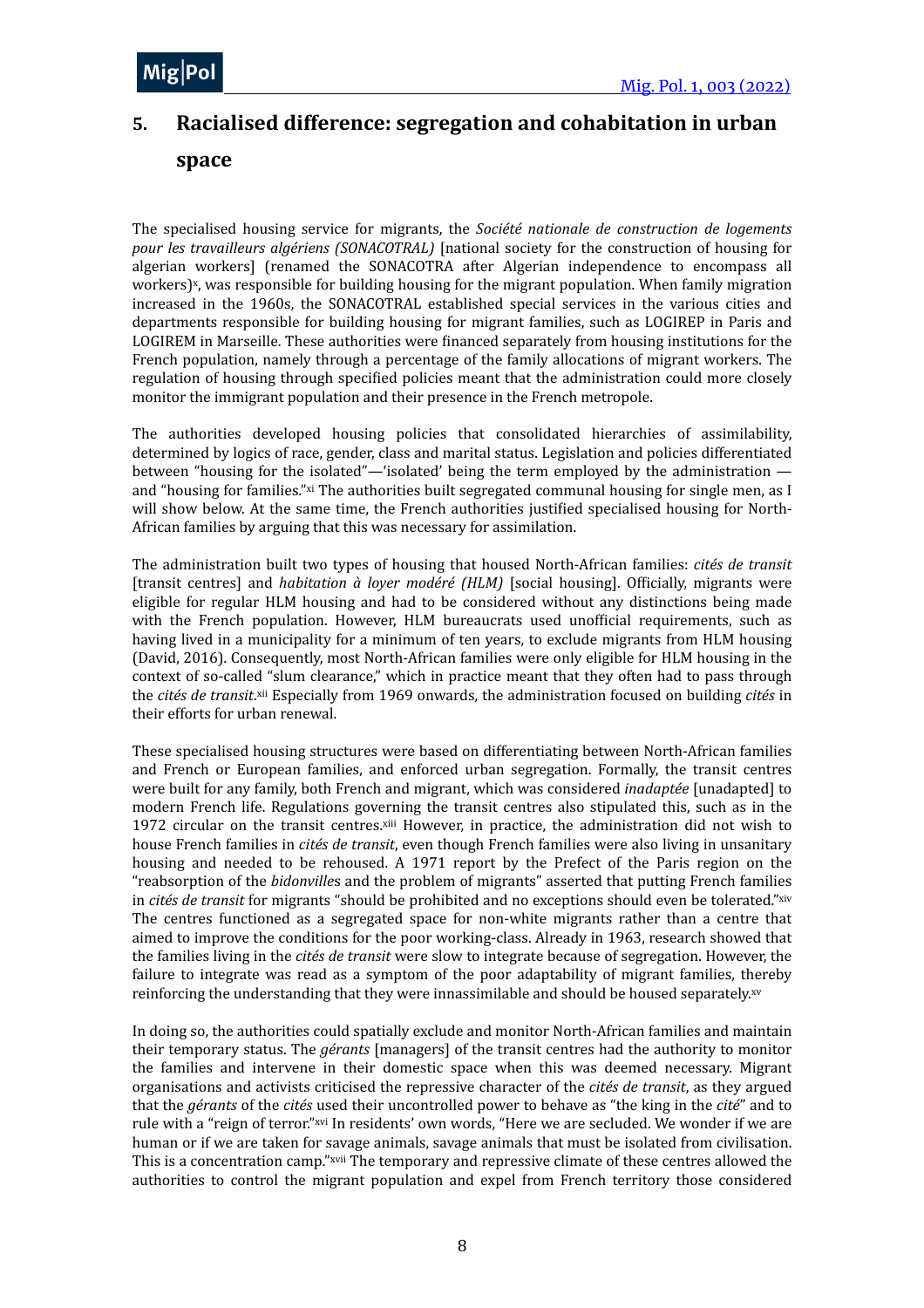

<span id="page-8-2"></span><span id="page-8-1"></span>undesirable.<sup>[xviii](#page-20-12)</sup> The left-wing newspaper *Libération* described the cités as "a deliberate and planned policy of deporting and locking up these sections of the population."  $\frac{d}{dx}$  Building transitory and temporary *cités* also served the interests of the authorities because they could quickly repurpose the land on which the centres were built if they deemed it desirable to do so (Ginesy-Galano, 1984). The argument of assimilation and the separate housing it justified thus served the interests of the French state.

<span id="page-8-3"></span>Even though housing policies created segregated spaces by building *cités de transit*, authorities also raised concerns about the necessity to counter segregation of North-African families in HLM housing and encourage so-called "cohabitation" between North-African and French and European families. They problematised "the well-known tendency of Algerians to gather in a certain number of districts which they quickly transformed into a *medina."* [xx](#page-20-14) The use of the term '*medina'* reveals its colonial undertone. Similar to the urban planning in the colonial context in French Algeria that enforced cohabitation through special housing policies for Algerians, administrators in the metropole during the Algerian War argued that cohabitation was a way to insert Algerian families into the French community and calm nationalist sentiments (Blanc-Chaléard, 2016). Discussion of the necessity of spatial distribution revolved around concerns about "*cohabitation*" and "*brassage*"  $[$ mixture  $-$  lit: brewing], the terms used in the policy documents, and segregation, as well as the positive and negative impact this would have on the population groups that were to cohabit or not. This continued after Algerian independence, when the practice of "capping" the number of North-African families in a given housing estate or neighbourhood became common practice.

<span id="page-8-6"></span><span id="page-8-5"></span><span id="page-8-4"></span>Politicians and bureaucrats alike believed that above a certain threshold assimilation was impossible and the (white) French community would not tolerate migrants' presence. This understanding became popularised under the notion of the *seuil de tolérance* [tolerance threshold].<sup>[xxi](#page-20-15)</sup> This revolved mostly around housing, but also around schools and children's camps, and around local shops and restaurants in a given neighbourhood. $x$  This had an underlying capitalist interest: officials warned that buildings "and even the entire neighbourhood" depreciated in value when too many North Africans moved in.<sup>[xxiii](#page-21-0)</sup> HLM housing authorities set in place a semiformal system under which they would "exchange" migrant families for European (that is, white) between housing estates, financed either by the regular social-housing services or by the LOGI group. They did this to avoid segregation and stay under the so-called tolerance threshold. In reality, however, it also led to housing estates remaining empty because housing officials refused to house North-African families (Hajjat, 2018 p. 161).

<span id="page-8-7"></span>The authorities asserted that the quotas and the tolerance thresholds should not be discriminatory, but at the same time implemented discriminatory quotas through discretionary measures. The cap was never a mandatory policy across France, but more a rule of thumb used by officials. Whereas the discussions between high-ranking officials set the maximum quota at fifteen per cent, in reality only about five per cent of apartments were allocated to migrants. However, the tolerance threshold did translate into local circulars that prohibited new migrant families from living in certain neighbourhoods, where local governments considered that the threshold had been reached. [xxiv](#page-21-1) This latter circular mentioned explicitly that it was prohibited to implement "discriminatory measures that apply the rule only to Algerian, Moroccan and Tunisian families." Still, throughout the policy documents and discussions it targeted these families almost exclusively. The authorities were therefore aware of its discriminatory effects, but continued to implement caps that were concerned with limiting the presence of North-African families in urban spaces under the guise of assimilation and tolerance.

### <span id="page-8-0"></span>**6. Interracialisation in domestic space**

Looking at policies then at the level of urban space together with policies targeting domestic space shows that the segregation of families in *cités de transit* and cohabitation of families in HLM housing depended on constructing the "North-African household" as a monoracialised category that could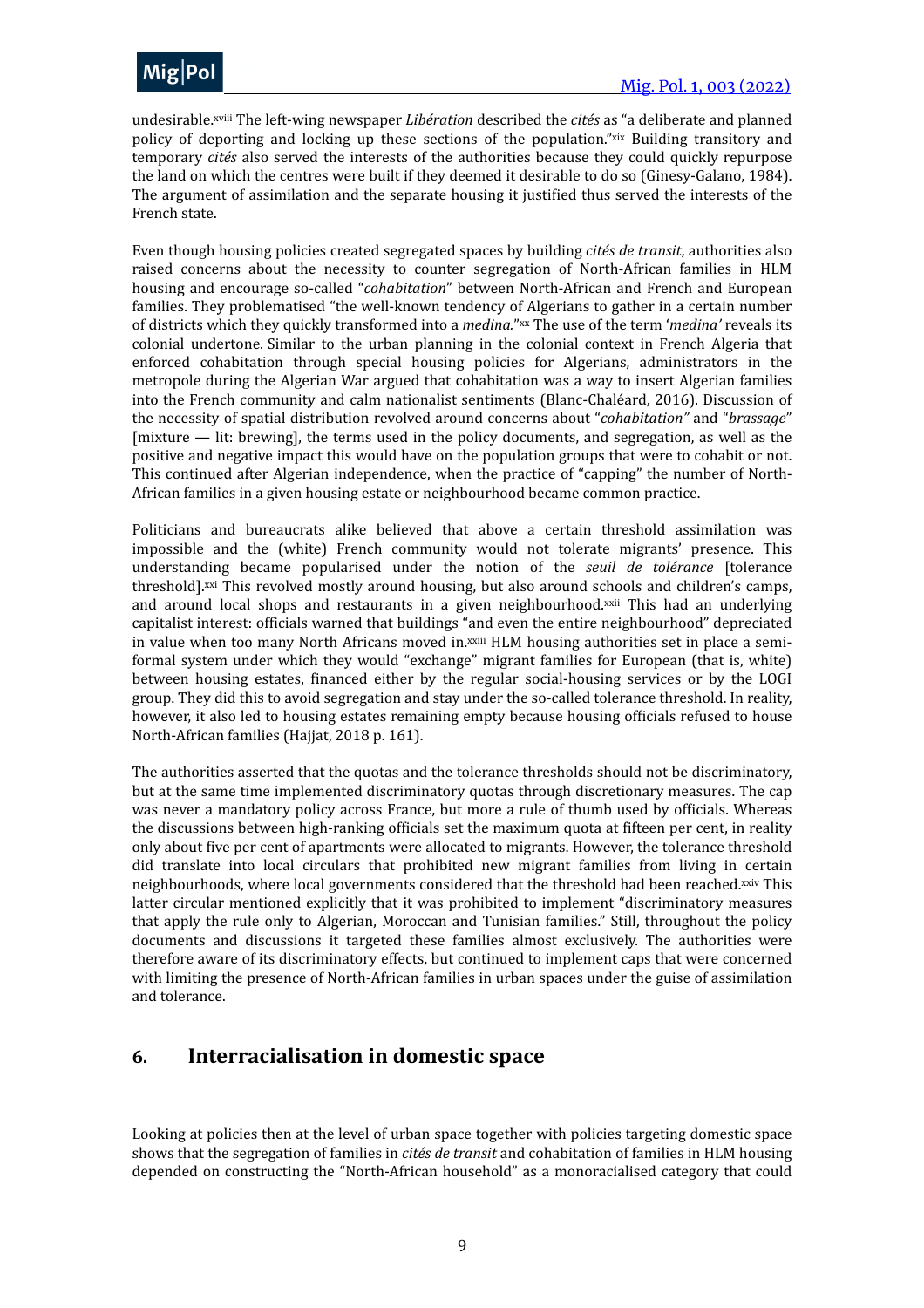

be segregated and/or spatially distributed—and controlled. Whereas research has shown that the policies that enforced cohabitation and segregation perpetuated racialisation in the housing structures (F. Belmessous, 2013; Hajjat, 2018), this research does not take into account the presence of interracialised households. Interracialised households were present in both the *cités de transit* and HLM housing for North-African families. However, interracialised households complicated the construction of racialised difference of North-African households. Looking at the household category shows that spatial distribution not only enforced racialisation in housing policies, but was dependent on the regulation of interracialisation.

<span id="page-9-1"></span><span id="page-9-0"></span>The authorities did not respond favourably to interracialised families that made themselves visible outside their identification as a North-African family. Monique Hervo described in her journal the experience of Jeanette, who was married to an Algerian man and arrived in the "bidonville de *Nanterre*" in 1957. *[xxv](#page-21-2)* In 1968, after eleven years of living in a make-shift home, Jeanette went once again to the social-housing services (HLM) to ask about her application for an HLM apartment. At the Préfecture de la Seine, the official responsible for social-housing applications responded to her demand by proclaiming that he would not help her because the HLM is "not for 'small goats'" [pejorative, racist term for Arabs]. *[xxvi](#page-21-3)* He went on to exclaim that "Negros [*sic*], and all that, is not my area." [xxvii](#page-21-4) The official saw Jeanette as a North-African labourer's wife and she was therefore subsumed under the North-African household category. She was consequently placed outside the French community to uphold the differentiation between North Africans and French households. The housing policies made Jeanette's situation, and thus interracialised households, unthinkable and incomprehensible within the system.

<span id="page-9-3"></span><span id="page-9-2"></span>The 'invisibilisation' of interracialised households should be understood as an investment in upholding a racialised distinction between North-African and French families, which justified segregation and top-down spatial distribution. Research carried out by the Études Sociales Nord-*Africaines (ESNA)* [North African Social Studies] into the North-African population in the Parisian suburb of Gennevilliers from 1963 shows that out of the twenty-six families living in the centres, three were categorised as "mixed." [xxviii](#page-21-5) Given that between one third and one fifth of the North-African families consisted of a French white female partner, it is likely that at least some interracialised couples were also living in the *cités de transit*—even though they are not reflected in statistics or discussed in policy documents. This can be explained by the fact that North-African families were excluded because they did not fit the ideal of French domesticity. The social-action services targeted women to teach them to lead a "proper" French domestic life before they could be assimilated into the French community. The existence of interracialised households did not "fit" the framing of the *cité de transit* as a segregated space for gendered assimilation.

<span id="page-9-5"></span><span id="page-9-4"></span>The existence of the *cités* was motivated by an assimilationist goal that the administration knew did not function in practice. They were built, at least on paper, to function as temporary housing for families that were considered "not [to] have the necessary degree of evolution" to live in a modern apartment, coming, as they did, from the reabsorbed informal housing settlements. [xxix](#page-21-6) In the *cité de transit*, the administration believed strict discipline was necessary to "initiate families to modern life"  $\bf x$  and allow the transit to HLM housing. Maladaptation was not the only reason to house Algerian families in *cités de transit*: families from the informal housing settlement were frequently put into the centres because there was simply not enough HLM housing available (Cohen, 2013). Most of the *cités* were managed by the SONACOTRA(L) or *Centres de transit familiaux (CETRAFA)* [transit centers for families], organisations that stemmed from the colonial period. Because of the lack of other housing options and HLM availability, North-African families were housed in these centres for an average of eight years, even though they were supposed to be transitory and *éducatif* [educational] (Zehraoui, 1976). By putting families in *cités de transit*, sometimes for long periods of time, the French administration marked their racialised difference, precariousness and inassimilability, while at the same time arguing that these practices were necessary for assimilation. The presence of French wives thus upset this racialised difference that allowed the French administration to regulate North Africans through colonial modalities of governance.

<span id="page-9-6"></span>The social workers and HLM bureaucrats determined who was considered sufficiently adapted to live in HLM housing, whereby they measured "adaptability" by looking at the behaviour of the wife. [xxxi](#page-21-8) There were no actual clear criteria on the basis of which these measurements were made.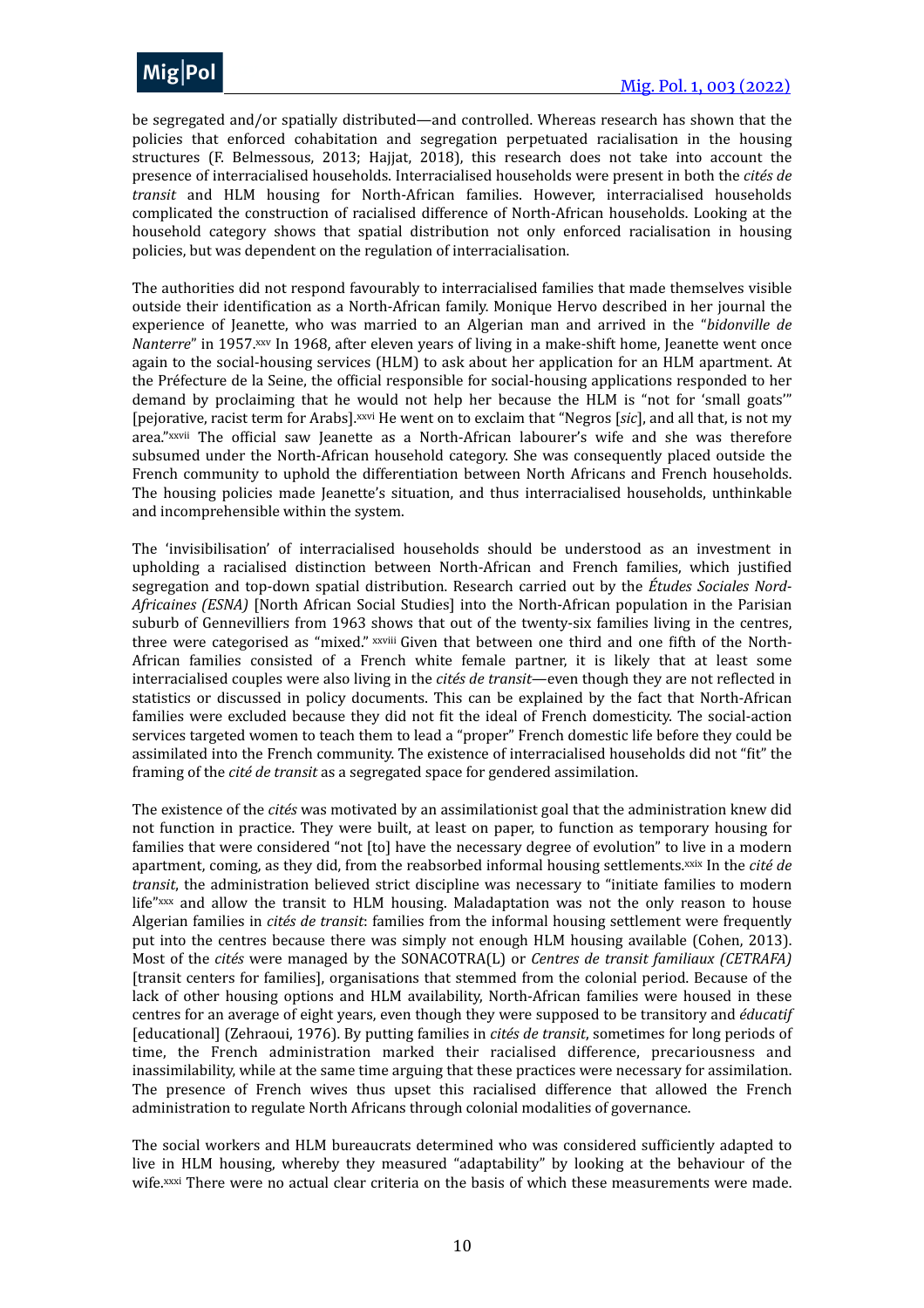

<span id="page-10-1"></span>Rather, the measurement of *adaptation* was considered to be self-explanatory, based upon colonial knowledge of the Muslim population. In the process of measuring so-called adaptability, authorities argued that interracialised households were more "adaptable" to the French lifestyle, compared to monoracialised North-African families. For example, the Préfet de la Seine-Maritime wrote in 1960 that the housing authorities regarded European wives more favourably with regard to their ability to adapt to "Western life" and manage a household than Muslim women. *[xxxii](#page-21-9)* Accordingly, of all 205 families categorised as "North African", 30.7 per cent of "mixed families" in Le Havre lived in HLM, and only eighteen per cent of 'Muslim' families lived in HLM. Moreover, the ESNA shows in their research since 1963 that seventeen North-African families lived in HLM housing, of which seven were "mixed." [xxxiii](#page-21-10) The sample of HLM housing provided in David's research on the communist working-class city of Saint-Denis showed that four out of nine families categorised as "Algerian" were actually interracialised (David, 2016). This shows a consistent overrepresentation of "mixed" couples HLM housing for North African families, in comparison to *cités de transit.* 

<span id="page-10-2"></span>The authorities did not consider the presence of white women as an indication that the strict hierarchisation of assimilability was not tenable. The state officials do not recognise the irony of the fact that they were measuring European (frequently French) assimilation into "western life," because these women were subsumed within the North-African population. By measuring "adaptability," the authorities could include interracialised couples in the racialised hierarchy of assimilability without complicating the separation between white and non-white families.

The categories on which the housing policies for families were based classified the household as a pre-existing uniform patriarchal racialised category, consisting of a male head of household and a dependent wife and children. By subsuming interracialised families within the racialised migrant population and not acknowledging the presence of white women or the possibility of an interracialised household, the "family" remained a racialised monolithic category. In doing so, the authorities did not acknowledge interracialised families as salient to their understanding of assimilation, the tolerance thresholds, the cohabitation policies, or the segregationist measures. The negation of interracialised households allowed the administration to either segregate or enforce cohabitation policies for these racialised households categories that ostensibly promoted assimilation.

### <span id="page-10-0"></span>**7. Preventing interracialised intimacies**

Where family housing perpetuated racial boundaries in urban and domestic space by not acknowledging interracialised households, the housing for single men perpetuated racial boundaries in the intimate sphere by isolating North-African men so that they could not form relationships with the French population and specifically with white women. Hierarchies of gendered assimilability justified exclusion of North-African migrants from the French community. They continuously necessitated the reinforcement of racial boundaries within the intimate sphere. In doing so, the administration also prevented interracialised intimacies from forming in the first place.

The administration mandated the SONACOTRAL with building and managing hotel-type collective housing known as *foyers* for single North-African men. *Foyers* were an unspecified legal category and were meant to offer sanitary housing in a cost-efficient and regulated manner that would break down the "tribalism" that reigned, according to officials, in informal housing. The *foyer* was a collective housing structure, but at the same time it individualised and isolated its residents to a considerable degree because community ties between the residents were made difficult by surveillance and the lack of a feeling of ownership of the spaces (Sayad 1980). Residents had no tenants' rights and hence were stuck in an transitory space: they had a bed, not a home, thereby producing temporariness and precarity (Hmed, 2006).

The administration did not wish to build other types of housing for African male migrants. *Foyer* housing was not exclusive for North-African migrants. Still, other groups that were housed in *foyers*,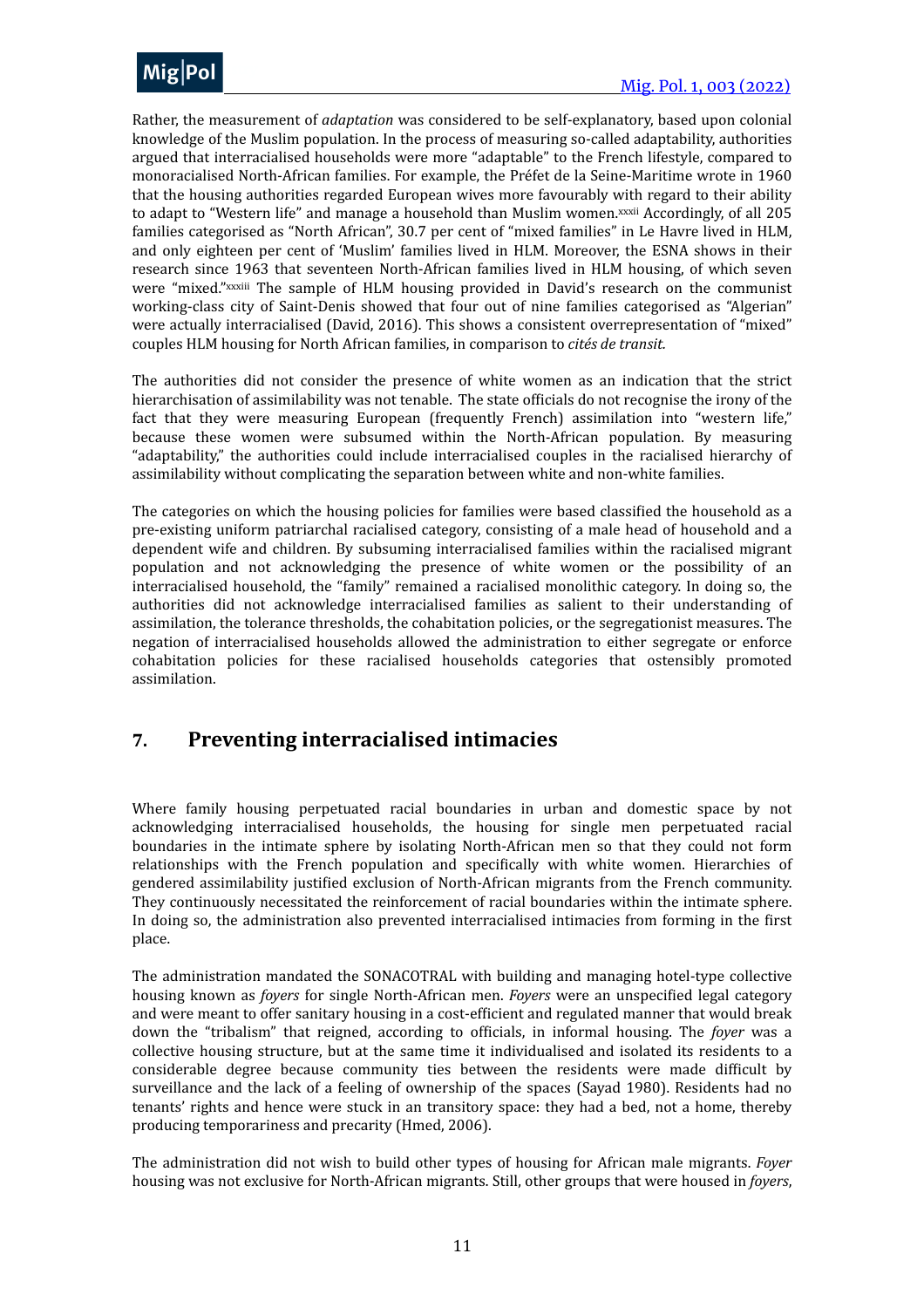

<span id="page-11-1"></span><span id="page-11-0"></span>such as students and young workers, did have other housing options, and only lived in a *foyer* for a specific period of their life (e.g. during their studies). African migrants only had the private-housing market as an alternative option—often either inaccessible to migrant workers or of poor quality[.xxxiv](#page-21-11) In contrast, in relation to European migrants the administration did not make an absolute distinction with regard to housing between families and single men. A letter from the Préfet de la Seine to the Minister of the Interior of 1963 sets out the "problem" of housing for workers from "African states." [xxxv](#page-21-12) The Préfet argued that both West-African and North-African workers needed to be housed separately from families. He acknowledged that Spanish and Portuguese migrants also have housing problems. However, without explaining why, he argued that regular housing had to be constructed for these groups rather than *foyers*. By making the *foyer* the only type of housing available (besides informal dilapidated housing), single North-African migrants did not have access to domestic space. In doing so, the French administration could keep single men outside of the French community, both spatially and intimately.

The administration justified the necessity to house migrant men separately with reference to concerns for their inassimilability. Mixing housing for single Algerian men with housing for Algerian families was considered in the 1960s, thus before Algerian independence, but was never actually realised. When in 1960 the Prefect of the department in the Alps wished to mix Algerian families and single men in one housing facility, the Head of Social Affairs of the Algerian Affairs Department answered resolutely: "I am very opposed to this project," without providing any further justification. In 1961, the social-action fund turned down a plan to build a residence with both single men and families.

<span id="page-11-2"></span>After deliberation, we have not been able to approve this project because we do not consider it desirable from a social and familial point of view to group families and single men together in one building. Such a formula does not seem to benefit the evolution of the Muslim family.[xxxvi](#page-21-13)

The officials did not explain this undesirability further. Rather, it was considered self-evident that single men were corrupting influences on the promotion of the assimilation of families. Single (North) African men could never attain assimilation because they were deemed incapable of being integrated into French domestic life. The separation of North-African men from families also enabled the French authorities to regulate interracialisation.

The housing policies for North-African men were based on the construction of a threat posed by North-African men. Heyman argues that collective distrust of categories of people focuses the attention of the state: they become hypervisible as "risks" (Heyman, 2009). Racialisation plays a role in collective distrust by state institutions and officials, which in turn leads to further marginalisation and exclusion (Doyle, 2007; Heyman, 2009). For North-African men, institutional distrust was structured by sexualised fears of interracialised encounters. Consideration to the spatial regulation of the *foyers* in combination with the internal regulations shows that housing for single men discouraged any intermingling with the white French population, specifically with white French women.

The authorities used segregationist policies to keep North-African single men spatially distant from the white French population. Mayors refused to build *foyers* in their municipalities, invoking the danger that single North-African men (supposedly) posed a threat to (white) women and young girls. Massenet, the head of the Social-Action Fund and a member of the board of the SONACOTRA, proposed in a speech that spatial dispersion of North-African men was necessary because "women and young girls dare not leave the house because they fear they will be attacked and raped" (Shepard, 2018, p. 233). Moreover, residents of neighbourhoods protested against the building of *foyers* because they feared they would pose a threat to public order. *[xxxvii](#page-21-14)* However, the social-action service for migrants reported in 1971 that no instances of threats against women had occurred[.xxxviii](#page-21-15) This indicates that sexual anxieties were based on collective distrust rather than on actual instances of sexual violence.

<span id="page-11-4"></span><span id="page-11-3"></span>Research has argued that the logic of surveillance explicitly underlined the building and working of *foyers* (Bernardot, 2008; Hmed, 2006). As these men were seen as uprooted and potentially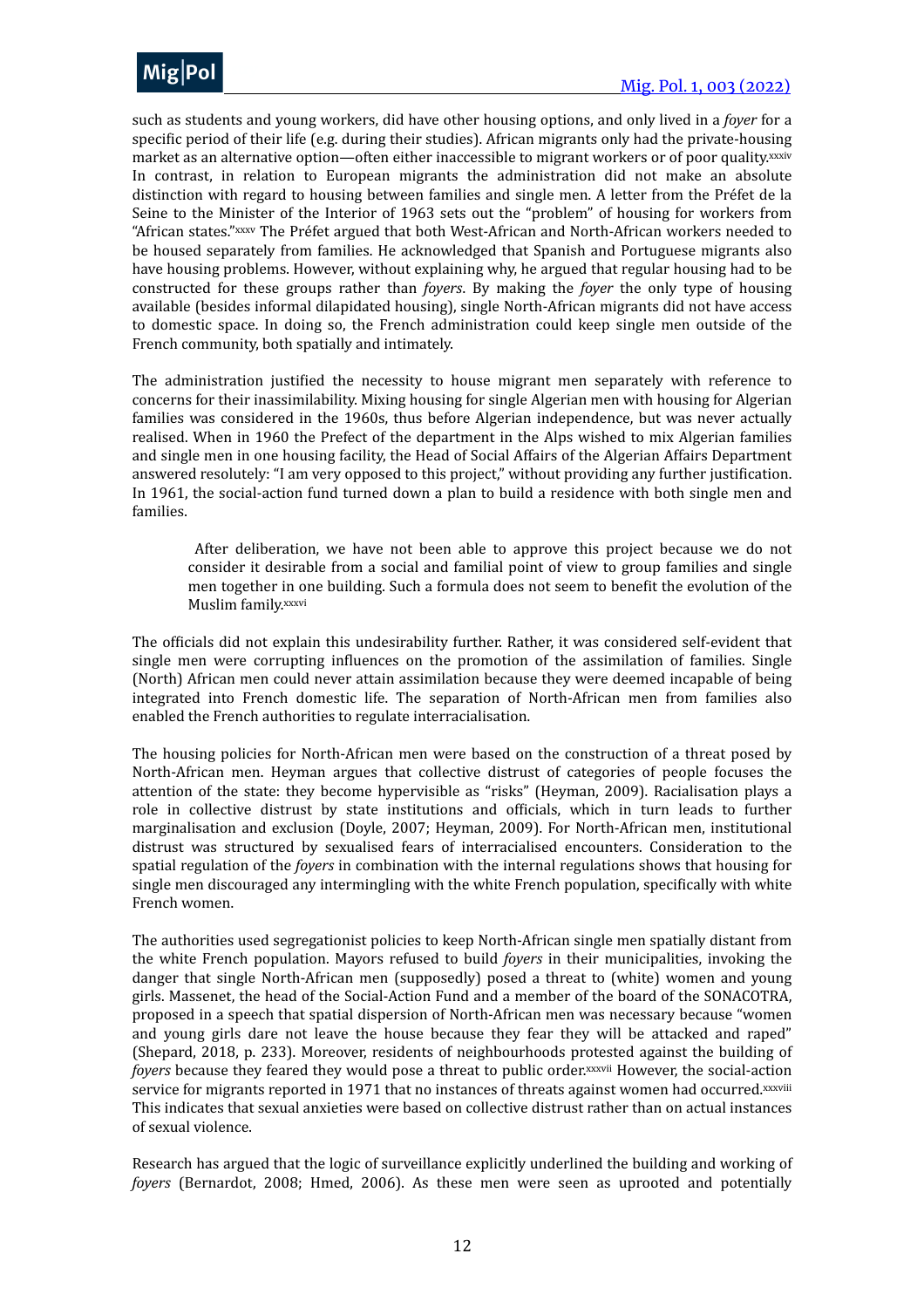

<span id="page-12-0"></span>dangerous, strict internal rules applied in the *foyers*. The SONACOTRA(L) recruited *gérants* [managers/concierges], who were responsible for the inner workings of the *foyer*, mainly from amongst the colonial officers who previously served in Algeria. *[xxxix](#page-21-16)* Thus the officers who had enforced colonial rule now enforced the rules in the *foyers*. The organisation was directed by Jean Vaujour, who had been the architect behind the forced displacement of rural communities in Algeria. In describing the institution's mandate, Vaujour explicitly referred to the housing projects in colonial Algeria and vowed to make the *foyers* places for "moral and sanitary progress" (Bernardot, 2008, p. 48). In 1965, the *Préfet* of the Ain region justified building a new *foyer* by arguing that "it would also be suitable for achieving better police surveillance of the hostel itself and its surroundings, surveillance to which its current location does not lend itself well." [xl](#page-21-17) Sources that give the perspective of migrant men show that they were aware and attempted to defy such surveillance: for example, single men who were expelled from the informal shantytowns did not wish to be rehoused in *foyers* because of the widespread police surveillance. *x*<sup>II</sup> The housing structures enabled police surveillance that was integral to the control of migrant workers.<sup>xlii</sup>

<span id="page-12-4"></span><span id="page-12-3"></span><span id="page-12-2"></span><span id="page-12-1"></span>Based on the desire to impose surveillance on the residents, the SONACOTRA(L) strictly controlled the possibilities for intimacy through communal living and internal rules that prohibited outside visitors. As illustrated by the right-leaning newspaper *Le Figaro*, the *foyers* ensured that the residents were controlled like children in a boarding school: "No visits in the *foyer*. Those are the rules! Even though they are past the age of boarding school." [xliii](#page-22-1) This affected the possibilities for residents to engage in intimate relationships. Moreover, research carried out in 1960 amongst Algerian workers shows that half of the respondents wanted a single room. One of the reasons given is the desire to have one or more romantic and/or sexual partners. *xiv* This illustrates that through the structure and internal regulations, the administration could regulate the opportunities of the *foyer* residents to have a private life and ultimately a domestic life. Analysing the prohibition on visits together with the sexual anxieties that motivated segregation shows that this prohibition was partly aimed at the prevention of interracialised intimacies.

The right to visits was an issue central to the internal management of the *foyers*. The former "Director of Research and Programming" of the SONACOTRA stated in an interview that "this was the big issue at the time: visits, especially female visits" (Bernardot, 2008, p. 126). Female visits were considered a self-evident problem, as illustrated in the research on migrant housing carried out by the *Service de liaison et de promotion des migrants* (SLPM) [Service for the liaison and the promotion of migrants] from 1971.

<span id="page-12-6"></span><span id="page-12-5"></span>There is another problem that is continuously relevant. It is demanded by the residents, and even more by those who wish to be their spokespeople, or even their defenders, in relations with the outside world, which is the problem of the right to visits and its limitations. [...] We understand that some, or even many, wish the right to receive visitors to be extended to women [lit. female sex] and to be exercised within the rooms. [...] But *evidently* the problem of meetings with women remains [emphasis by author].[xlv](#page-22-3)

The problematisation of female visits shows that the authorities worried about intimate heterosexual relations. However, they did not explain why it would be a problem to have "meetings with women," considering that the desire to prevent intimacies in the *foyers* was self-evident. The women these men were susceptible to meeting were mostly white women, given that North-African women living in the metropole at the time mostly arrived through family reunification (Cohen, 2020). The prohibition on female visitors thus affected, in particular, the opportunities for interracialised intimacies.

The desire of the authorities to ensure that single men would not have intimate relations with women revolved, amongst others things, around anxieties about sexual relations between men and (white) French women. These were based on the reactivation of old colonial stereotypes of Muslim men as unsociable sexually violent men (André, 2016; Brun & Shepard, 2016; Ruscio, 2016). In the colonies, interracialised intimacies had the potential to upset the colonial hierarchies (Stoler, 1989). Stereotypes of sexual threat, and deviant sexual and gender norms still today structure anti-Muslim stereotypes and have only slightly decreased in the last thirty years (Yuma, Mayer, Michelat, Tiberj, & Vitale, 2020). The authorities were not only concerned about intimate relationships, but also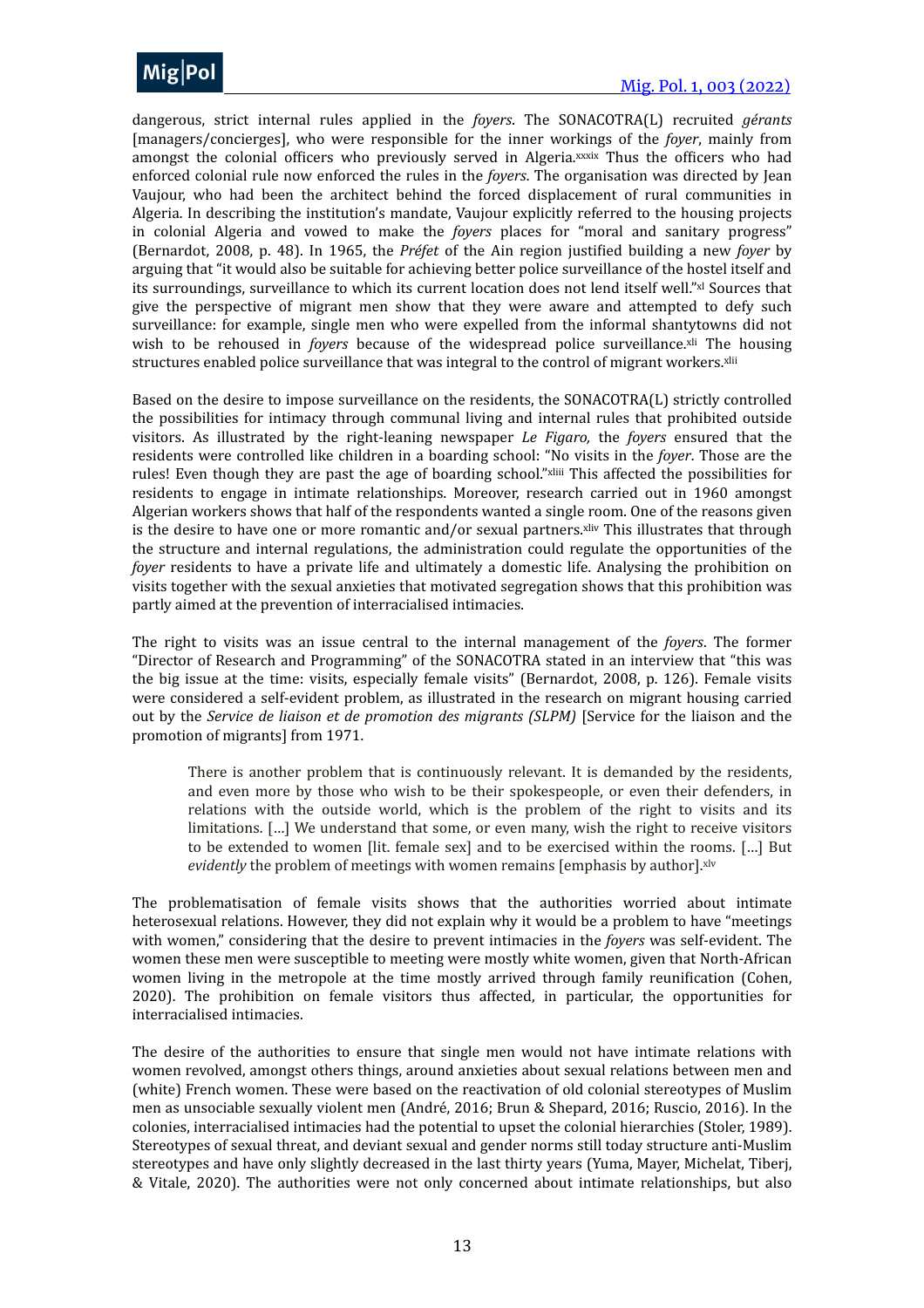

about interracialised intimacies. These intimacies did not fit the paradigm of assimilation that excluded North-African men and problematised North-African families. The *foyer* housing enabled the authorities to prevent interracialised intimacies in order to reinforce and justify racial boundaries. Collective distrust justified surveillance and segregation, which reinforced the marginalisation of North-African families.

### <span id="page-13-0"></span>**8. Conclusion**

I have argued that the French administration employed colonial practices to regulate the presence of migrants from North Africa in Metropolitan France through housing policies that brought together the regulation of urban space and domestic space. By tracing fragmented information in the government archive and informed by feminist research on the regulation of intimacy and domesticity, I was able to retrieve the 'invisibilised' presence of interracialised households. Focusing on the presence of interracialised households and the regulation of interracialised intimacies in the analysis of housing policies, I have shown that the housing policies did not acknowledge interracialised households and prevented interracialised intimacies.

The housing policies reinforced hierarchies of assimilability that justified racialised difference. I have found that the administration did not acknowledge that interracialised households transgressed the categories on which cohabitation and segregation policies in the urban space were based. Moreover, I have argued that housing policies enabled the authorities to segregate single migrants and to intervene in their intimate lives. The separated housing of single men and the structure of foyer housing created a housing situation that made it difficult for North-African men to construct intimate relationships, which worked to prevent interracialised intimacies. This shows that authorities constructed monoracialised household categories, in which they did not allow for (opportunities for) interracialised households and, by doing so, reinforced racialised hierarchies of assimilability.

Official discussions about the housing policies revolved around assimilation, "evolution", "adaptation" and tolerance. By examining how authorities regulated and intervened in the intimate sphere and the domestic space to order urban space through housing policies, I have contributed to a fuller understanding of the exclusionary outcomes of the housing policies that targeted North-African migrants. In the name of gendered assimilation, authorities problematised and racialised the intimate sphere. In doing so, they perpetuated racial boundaries that excluded African migrants.

The insights in this paper point to the necessity of analysing spatial regulation and the regulation of domestic space in combination with each other to understand more fully the production and perpetuation of racial boundaries in migrant housing policies. This shows that housing policies are racial projects at two levels: at the domestic level and at the urban level. This paper contributes to research on migration and housing by showing that racial boundaries are based on the racialisation of domestic space. This points to the necessity to examine the regulation of intimacy and domesticity in research on housing and spatial integration of migrants.

### <span id="page-13-1"></span>**9. Cited archives**

AN = Archives Nationales ASD = Archives Municipales Saint-Denis MH = Archives Monique Hervo

AN

19760133 14 Secrétariat du directeur (direction de la population et des migrations) (1966-1980)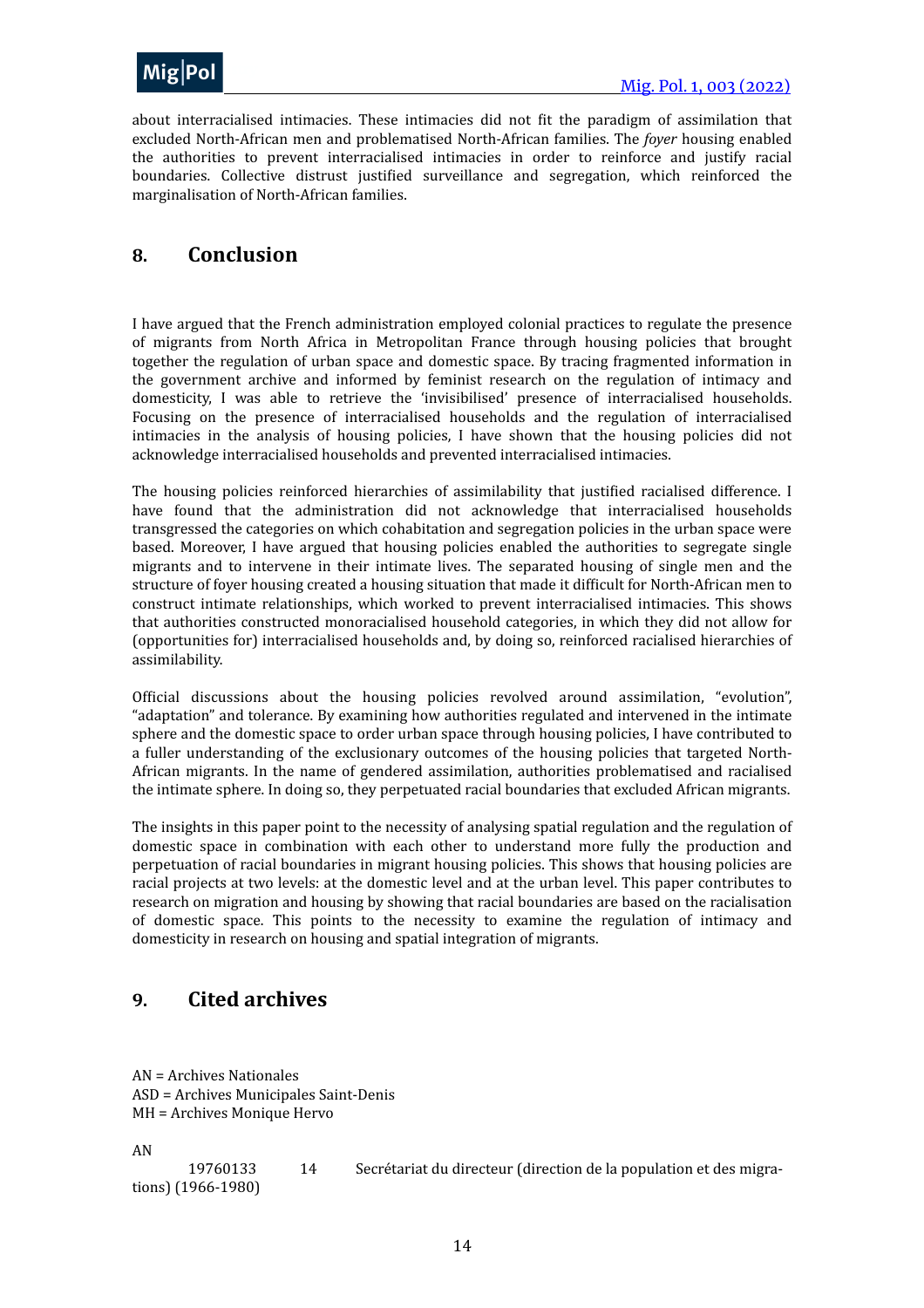19770317 1 Chargé de mission (direction des personnels, des affaires politiques et de l'administration territoriale, ministère de l'Intérieur)

|                                                                              | 19770346   | 10 | Secrétariat (sous-direction des affaires politiques et de la vie as- |  |  |  |
|------------------------------------------------------------------------------|------------|----|----------------------------------------------------------------------|--|--|--|
| sociative, ministère de l'Intérieur)                                         |            |    |                                                                      |  |  |  |
|                                                                              | 19770391   | 6  | Direction de la population et des migrations (1966-1980)             |  |  |  |
|                                                                              | 19771141   | 17 | France. Direction de la Construction (1944-1998)                     |  |  |  |
|                                                                              | 19860269   | 11 | Direction de la population et des migrations (1966-1980)             |  |  |  |
|                                                                              | 19950493   | 5  | Direction de la population et des migrations (1966-1980)             |  |  |  |
|                                                                              | 19960134   | 3  | Bureau des étrangers relevant des régimes spéciaux (direction        |  |  |  |
| des libertés publiques et des affaires juridiques, ministère de l'Intérieur) |            |    |                                                                      |  |  |  |
| ASD                                                                          | 37AC<br>17 |    | Municipalité de Saint-Denis                                          |  |  |  |
| MН                                                                           | ARC 3019   | 2  | Monique Hervo, Demandes de logements, Attributions, Enquêtes,        |  |  |  |
| Notes de Monique Hervo                                                       |            |    |                                                                      |  |  |  |
|                                                                              | 4          |    | Monique Hervo, « Carnet de bord », 1959-1971                         |  |  |  |
|                                                                              | 5          |    | Monique Hervo, Nanterre. Dossiers des familles                       |  |  |  |
|                                                                              | 6          |    | Monique Hervo, Nanterre. Dossiers des familles                       |  |  |  |
|                                                                              |            |    | Monique Hervo, Nanterre. Dossiers des familles                       |  |  |  |

11 Monique Hervo, Cités de transit en France

### **Acknowledgements**

This research was funded by the European Research Council, as part of the project 'Regulating Mixed Intimacies in Europe (EUROMIX)' [grant number 725238]. I am grateful to the anonymous reviewers and editor, whose valuable and constructive feedback have been of great help. I would like to thank the Senior Editorial Fellows: Dr. Saskia Bonjour, Dr. Evelyn Ersanilli, and, in particular, Dr Darshan Vigneswaran for their feedback and for organising the migration politics writing residency. I am thankful to the migration politics fellows and all commentators who provided such valuable feedback, in particular, Dr. Stephan Scheel, Dr. Anja Karlsson Franck, Prof. Loren Landau, and Dr Wouter van Gent. I am also grateful to Dr. Nora El Qadim for her attentive and helpful eye as Editor-in-charge.

### <span id="page-14-0"></span>**References**

- Almi, S. (2002), *Urbanisme et colonisation: présence française en Algérie*, Editions Mardaga, Bruxelles.
- André, M. (2016), *Le sexe comme champ de bataille. Algériennes et Algériens en métropole durant la guerre d'indépendance*, In C. Brun & T. Shepard (Eds.), Guerre d'Algérie: le sexe outragé, CNRS éditions, Paris.
- Arondekar, A. (2005), *Without a Trace: Sexuality and the Colonial Archive*, Journal of the History of Sexuality 14, 10, [http://www.jstor.org/stable/3704707.](http://www.jstor.org/stable/3704707)
- Barton, N. (2020), *Reproductive Citizens*, Cornell University Press, Ithaca.
- Beaman, J., & Petts, A. (2020), *Towards a global theory of colorblindness: Comparing colorblind racial ideology* in France and the United States, Sociology Compass 14, e12774, doi:[10.1111/](https://doi.org/10.1111/soc4.12774) [soc4.12774](https://doi.org/10.1111/soc4.12774).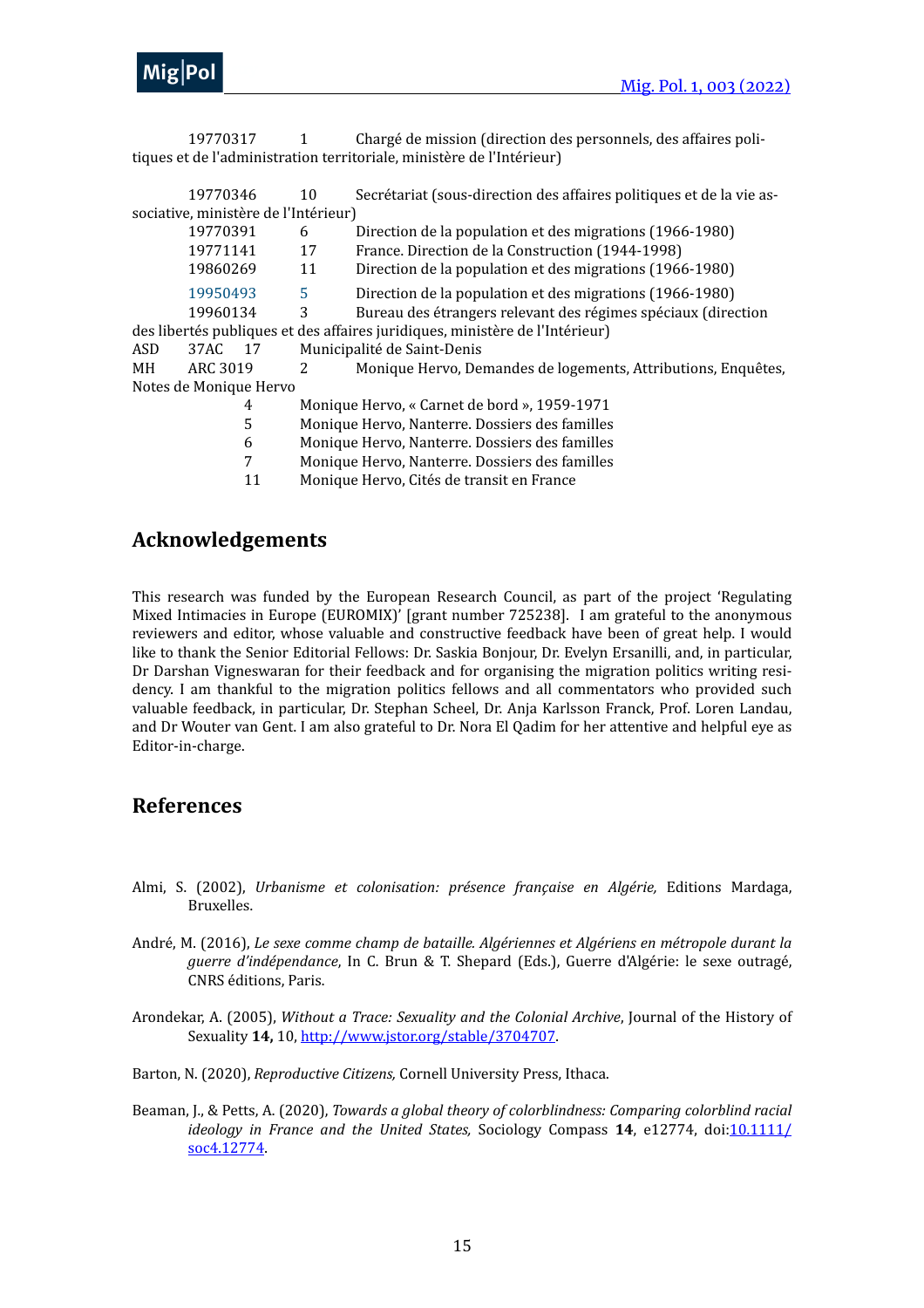- Belmessous, F. (2013), *Du* « seuil de tolérance » à la « mixité sociale » : répartition et mise à l'écart des *immigrés dans l'agglomération lyonnaise (1970–2000),* Belgeo 3, 2013 doi:[10.4000/](https://doi.org/10.4000/belgeo.11540) [belgeo.11540.](https://doi.org/10.4000/belgeo.11540)
- Belmessous, S. (2005), *Assimilation and Racialism in Seventeenth and Eighteenth-Century French Colonial Policy,* The American Historical Review 110, 322, doi[:10.1086/ahr/110.2.322.](https://doi.org/10.1086/ahr/110.2.322)
- Bernardot, M. (2008), *Loger les immigrés: La Sonacotra 1956-2006*, Éditions du Croquant, Virainessur-Seine.
- Blanc-Chaléard, M.-C. (2016), *En finir avec les bidonvilles. Immigration et politique du logement dans la France des Trente Glorieuses,* Editions de la Sorbonne, Paris.
- Blévis, L. (2004), *Sociologie d'un droit colonial: citoyenneté et nationalité en Algérie (1865-1947): une exception républicaine?,* PhD thesis, Aix-Marseille 3.
- Boisseuil, C. (2019), *Governing ambiguity and implementing cross-sectoral programmes: urban regeneration for social mix in Paris*, Journal of Housing and the Built Environment 34, 425, doi[:10.1007/s10901-019-09644-4](https://doi.org/10.1007/s10901-019-09644-4)
- Bolt, G., Özüekren, A. S. and Phillips, D. (2010), *Linking Integration and Residential Segregation*, Journal of Ethnic and Migration Studies 36, 169, doi: [10.1080/13691830903387238.](https://doi.org/10.1007/s10901-019-09644-4)
- Brun, C., and Shepard, T. (2016), *Guerre d'Algérie: Le sexe outragé*, CNRS Editions, Paris.
- Burton, A. (2006), *Introduction: Archive fever, archive stories*, In Archive Stories, pp. 1-24, Duke University Press, Durham.
- Camiscioli, E. (2009), *Reproducing the French race: Immigration, intimacy, and embodiment in the* early twentieth century, Duke University Press, Durham.
- Célestine, A. (2011), *French Caribbean organizations and the 'Black question' in France*, African and Black Diaspora: An International Journal 4, 131, doi: [10.1080/17528631.2011.583451.](https://doi.org/10.1080/17528631.2011.583451)
- Çelik, Z. (1992), *Le Corbusier, Orientalism, Colonialism, Assemblage* 17, 59, doi:[10.2307/3171225.](https://doi.org/10.2307/3171225)
- Çelik, Z. (1997), *Urban forms and colonial confrontation: Algiers under French rule, University of* California Press, Oakland.
- Cohen, M. (2013), *Des familles invisibles: Politiques publiques et trajectoires résidentielles de l'immigration algérienne (1945-1985),* PhD thesis, Université Paris 1 - Panthéon Sorbonne.
- Cohen, M. (2014), *Contradictions et exclusions dans la politique de regroupement familial en france (1945-1984)*, Annales de démographie historique **2**, 187, doi[:10.3917/adh.128.0187](https://doi.org/10.3917/adh.128.0187).
- Cohen, M. (2017), *L'immigration algérienne post-indépendance : l'enracinement à l'épreuve de l'exclusion,* Le Mouvement Social **1**, 29, doi:[10.3917/lms.258.0029.](https://doi.org/10.3917/lms.258.0029)
- Cohen, M. (2020), *Des familles invisibles: les Algériens de France entre intégrations et discriminations (1945-1985),* Éditions de la Sorbonne, Paris.
- Conklin, A. L. (1998), *Redefining "Frenchness": Citizenship, Race Regeneration, and Imperial Motherhood in France and West Africa, 1914–40, In J. Clancy-Smith & F. Gouda (Eds.)* Domesticating the Empire: Race, Gender, and Family Life in French and Dutch Colonialism, pp. 65-83, University Press of Virginia, Charlottesville, VA.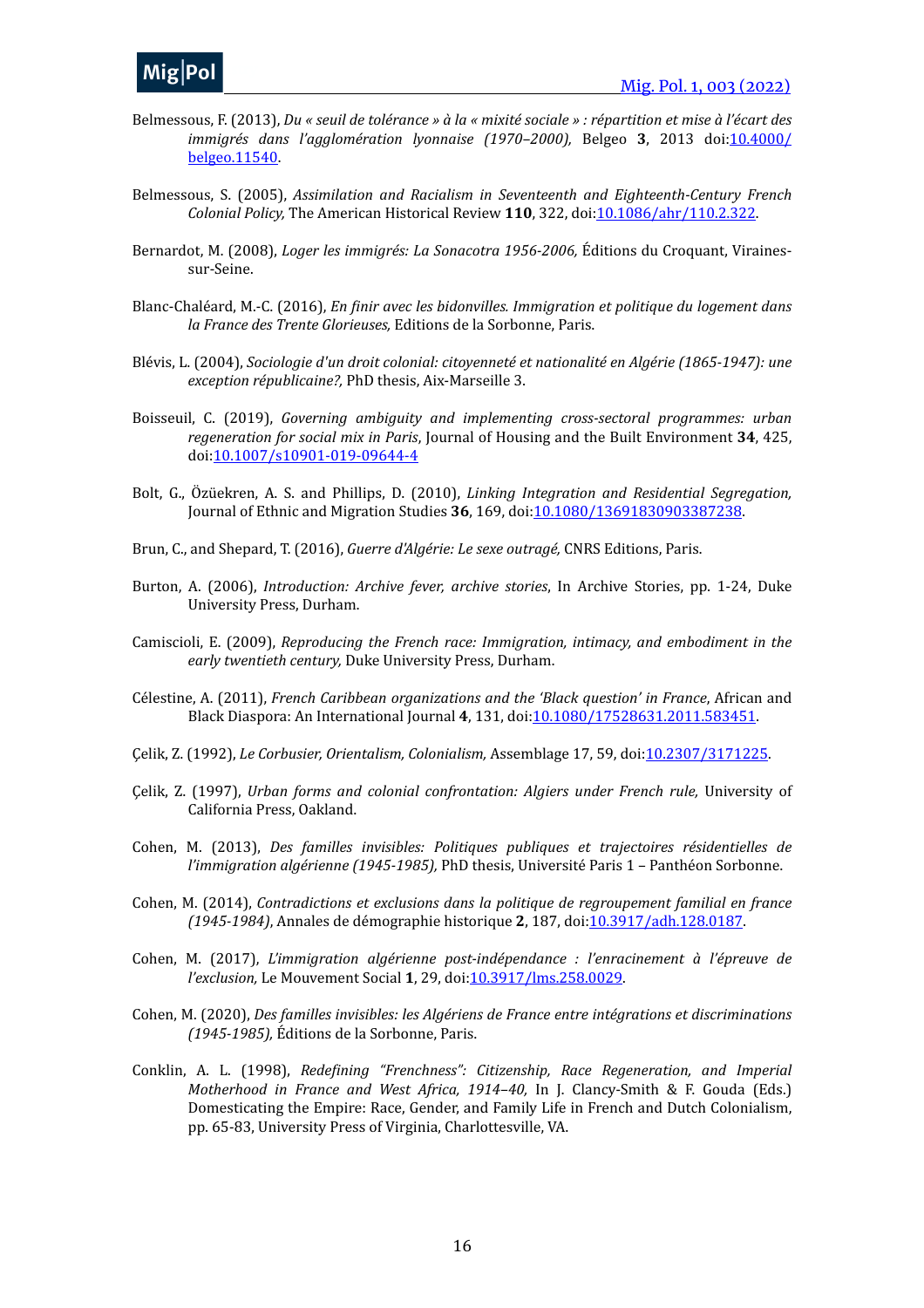- Coquery-Vidrovitch, C. (2001), *Nationalité et citoyenneté en Afrique occidentale français: Originaires* et citoyens dans le Sénégal colonial, Journal of African history 42, 285, [http://](http://www.jstor.org/stable/3647263) [www.jstor.org/stable/3647263.](http://www.jstor.org/stable/3647263)
- David, C. d. (2016), *Logement social des immigrants et politique municipale en banlieue ouvrière (Saint-Denis, 1944-1995): histoire d'une improbable citoyenneté urbaine, PhD thesis, Paris* 10.
- de Barros, F. (2003), *Les municipalités face aux algériens : méconnaissances et usages des catégories coloniales en métropole avant et après la Seconde Guerre mondiale,* Geneses*,*  **4**, 69, doi[:10.3917/gen.053.0069.](https://doi.org/10.3917/gen.053.0069)
- de Barros, F. (2005), *Des* « français musulmans d'algérie » aux « immigrés » L'importation de *classifications coloniales dans les politiques du logement en France (1950 – 1970)*, Actes de la recherche en sciences sociales 4, 26, doi: [10.3917/arss.159.0026](https://doi.org/10.3917/arss.159.0026).
- de Barros, F. (2006), *Contours d'un réseau administratif* « algérien » et construction d'une compétence *en* « affaires musulmaneS » Les conseillers techniques pour les affaires musulmanes en *métropole (1952-1965)*, Politix **4**, 97, doi[:10.3917/pox.076.0097.](https://doi.org/10.3917/pox.076.0097)
- Dikeç, M. (2011), *Badlands of the republic: Space, politics and urban policy, Vol. 78*, John Wiley & Sons.
- Doyle, A. (2007), *Trust, citizenship and exclusion in the risk society*, In Law Commission of Canada, Risk and Trust: Including or Excluding Citizens (Eds.) pp. 7-22, Fernwood, Black Point.
- Epstein, B. S. (2011), *Collective terms: race, culture, and community in a state-planned city in France,* Vol. 10, Berghahn Books, New York.
- Epstein, R., and Kirszbaum, T. (2003), *L'enjeu de la mixité sociale dans les politiques urbaines*, Regards sur l'actualité**292**, 63.
- Fassin, D., and Fassin, E. (2013), *De la question sociale à la question raciale?: représenter la société française,* La découverte, Paris.
- Ginesy-Galano, M. (1984), Les immigrés hors la cité: le système d'encadrement dans les foyers *(1973-1982)*, Vol. 1, Editions l'Harmattan, Paris.
- Gordon, R. (1984), *Critical Legal Histories*, Stanford Law Review 36, 57, doi[:10.2307/1228681](https://doi.org/10.2307/1228681).
- Grommé, F., and Scheel, S. (2020), *Doing statistics, enacting the nation: The performative powers of categories*, Nations and nationalism 26, 576, doi: [10.1111/nana.12596](https://doi.org/10.1111/nana.12596).
- Hajjat, A. (2012), *Les frontières de l'" identité nationale": l'injonction à l'assimilation en France métropolitaine et coloniale,* La Découverte, Paris.
- Hajjat, A. (2018), *Colonial Legacies: Housing Policy and Riot Prevention Strategies in the Minguettes District of Vénissieux,* In E. Naylor (Eds.), France's Modernising Mission, pp. 225-250, Springer, London.
- Haritaworn, J. (2007), *Beautiful beasts. Ambivalence and distinction in the gender identity* negotiations of multiracialized women of Thai descent, Women's Studies International Forum 30, 391, doi: [10.1016/j.wsif.2007.07.003](https://doi.org/10.1016/j.wsif.2007.07.003).
- Heyman, J. M. (2009), *Trust, privilege, and discretion in the governance of the US borderlands with Mexico,* Canadian Journal of Law and Society, **24**, 367, doi:[10.1017/S0829320100010085](https://doi.org/10.1017/S0829320100010085).

Hmed, C. (2006), *Tenir ses hommes*, Politix **76**, 11, doi: 10.3917/pox.076.0011.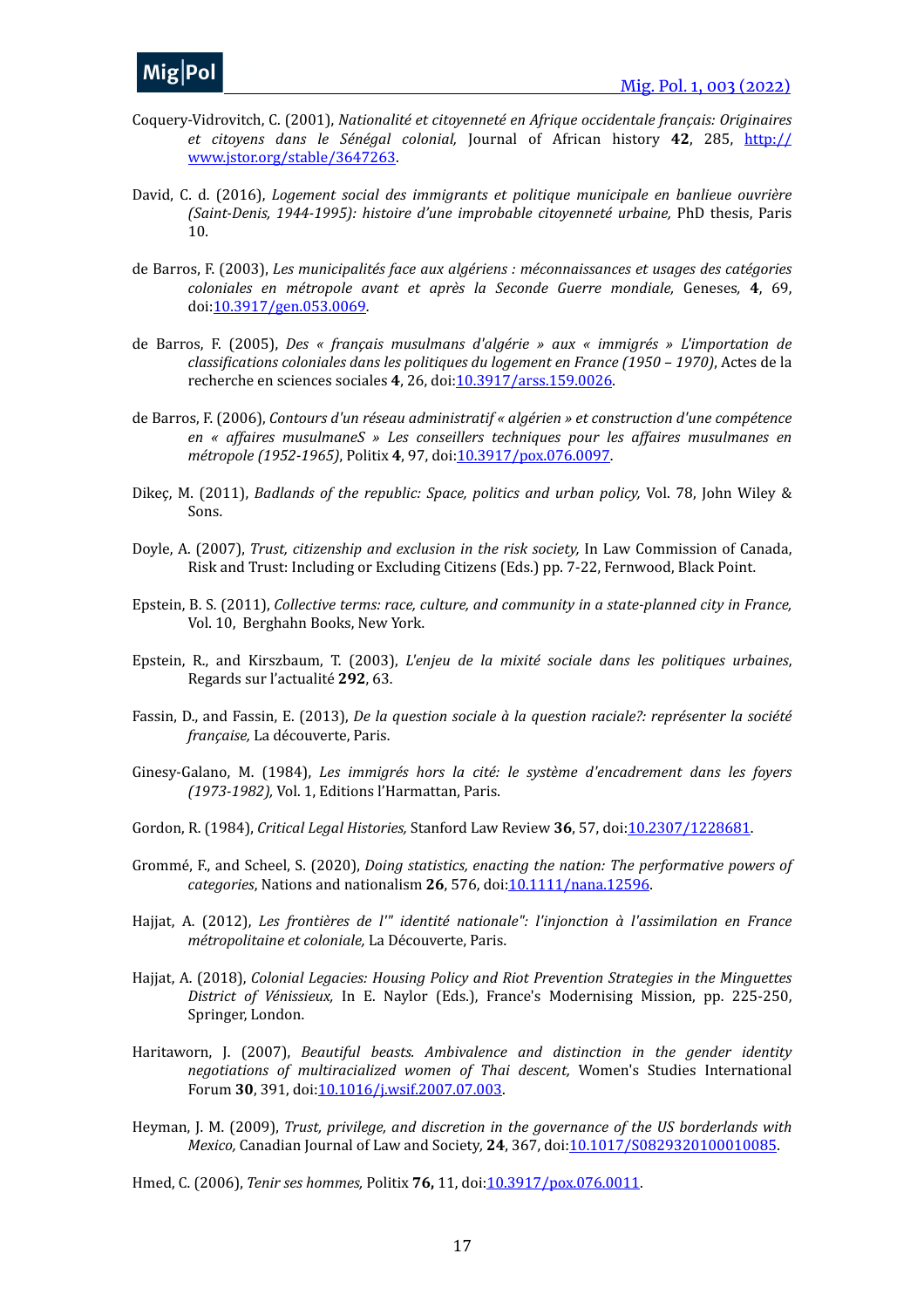- House, J. (2004), *Contrôle, encadrement, surveillance et répression des migrations coloniales: une décolonisation difficile (1956-1970)*, Bulletin de l'IHTP **80**, 144.
- House, J. (2018), *Shantytowns and Rehousing in Late Colonial Algiers and Casablanca, in E. Naylor* (Eds.) France's Modernising Mission, pp. 133-163, Springer, London.
- House, J., and Thompson, A. S. (2016), *Decolonization, space and power: Immigration, welfare and housing in Britain and France, 1945–1974,* in A. S. Thompson (Eds.) Writing imperial histories, Manchester University Press, Manchester.
- Ifekwunigwe, J. O. (2004), 'Mixed race'studies: a reader, Psychology Press.
- Jobard, F. (2020), *Policing the banlieues*, In Policing in France, pp. 187-201, Routledge, Oxfordshire.
- King, D., Le Galès, P., and Vitale, T. (2017), *Assimilation, security, and borders in the member States, In* D. King and P. de Gales (Eds.) Reconfiguring European States in Crisis, pp. 428-450, Oxford University Press, Oxford.
- Laurens, S. (2009), *Une politisation feutrée, les hauts fonctionnaires et l'immigration en France, Belin,* doi[:10.4000/lectures.906](https://doi.org/10.4000/lectures.906).
- Lefevre, C., Roseau, N., and Vitale, T. (2013), Introduction. Les défis de la gouvernance métropolitaine. In T. Vitale, C. Lefevre and N. Roseau, De la Ville à la Métropole. Les défis de la gouvernance, pp. 21-34, L'Œil d'or, ISBN:9782913661592.
- Lyons, A. H. (2006), *Des bidonvilles aux HLM: Le logement des familles algériennes en France avant l'indépendance de l'Algérie,* Hommes & migrations (1987) **1264**, 35.
- Lyons, A. H. (2009), *Social welfare, French Muslims and decolonization in France: The case of the Fonds d'action sociale,* Patterns of Prejudice **43**, 65, doi[:10.1080/00313220802636072](https://doi.org/10.1080/00313220802636072).
- Lyons, A. H. (2013), *The civilizing mission in the metropole: Algerian families and the French welfare* state during decolonization, Stanford University Press, Stanford.
- MacMaster, N. (1997), *Colonial migrants and racism: Algerians in France, 1900-62, Springer.*
- Mayer, N. (2012), *"Islamophobia" in France: old prejudice in new clothes?*, In Methods, Theories, and Empirical Applications in the Social Sciences, pp. 137-143, Springer, Wiesbaden.
- Mayer, N. (2018), *Les préjugés racistes en 2017: état des lieux*, Hommes et libertés 182, 20.
- McClintock, A. (2013), *Imperial leather: Race, gender, and sexuality in the colonial contest*, Routledge.
- McDougall, J. (2018), *Rule of Experts? Governing Modernisation in Late Colonial French Africa, In E.* Naylor (Eds.) France's Modernising Mission, pp. 87-108, Springer, London.
- McKay, F. S. (1994), *Le Corbusier, negotiating modernity: representing Algiers, 1930-42, PhD thesis,* University of British Columbia.
- Musterd, S. (2003), *Segregation and integration: A contested relationship*, Journal of Ethnic and Migration Studies 29, 623, doi:[10.1080/1369183032000123422](https://doi.org/10.1080/1369183032000123422).
- Naylor, E. (2013), *'Un âne dans l'ascenseur': late colonial welfare services and social housing in Marseille after decolonization,* French History 27, 422, doi: 10.1093/fh/crt052.
- Omi, M., and Winant, H. (2014), *Racial formation in the United States*, 3rd ed., Routledge, New York.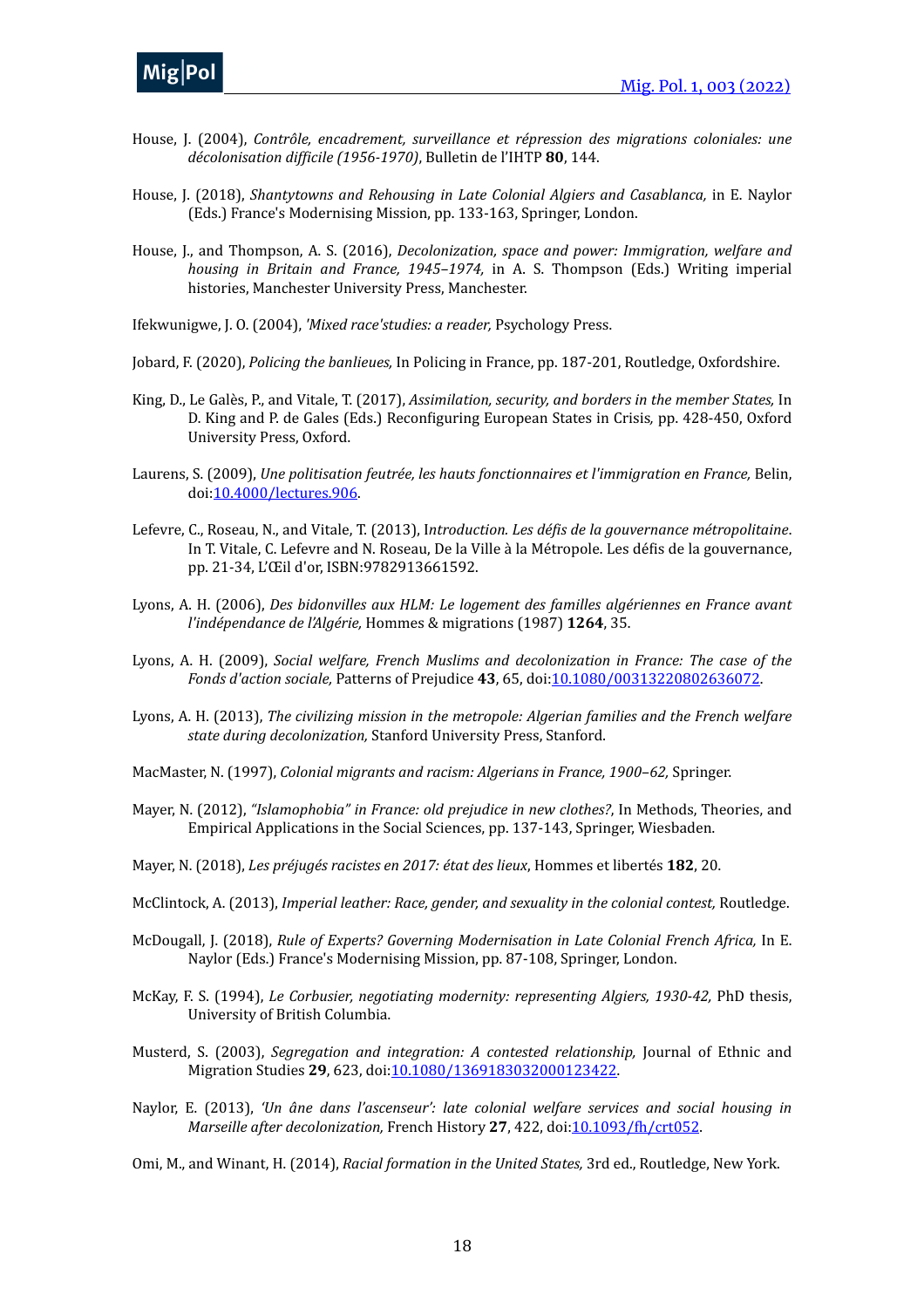- Onwuachi-Willig, A. (2013), *According to our hearts: Rhinelander v. Rhinelander and the law of the multiracial family, Yale University Press, New Haven.*
- Onwuachi-Willig, A., and Willig-Onwuachi, J. (2009), *A house divided: The invisibility of the multiracial family*, Harvard Civil Rights- Civil Liberties Law Review 44, 231.
- Povinelli, E. A. (2006), *The empire of love: Toward a theory of intimacy, genealogy, and carnality,* Duke University Press, Durham.
- Rabinow, P. (1995), *French modern: Norms and forms of the social environment*, University of Chicago Press, Chicago.
- Rigouste, M. (2014), *L'ennemi intérieur: la généalogie coloniale et militaire de l'ordre sécuritaire dans* la France contemporaine, La découverte, Paris.
- Ross, K. (1996), Fast cars, clean bodies: Decolonization and the reordering of French culture: MIT press.
- Ruscio, A. (2016), Mohamed ben Mohamed, "l'assassin probable" de Hayange: fait divers sordide et *suspicion systématique*, In C. Brun & T. Shepard (Eds.), Guerre d'Algérie: le sexe outragé, CNRS éditions, Paris.
- Sayad, A. (1980), Le foyer des sans-famille, Actes de la recherche en sciences sociales 32, 89, doi[:10.3406/arss.1980.2082.](https://doi.org/10.3406/arss.1980.2082)
- Sayad, A. (1997), *La double absence: des illusions de l'émigré aux souffrances de l'immigré*, Seuil, Paris.
- Schinkel, W. (2013), *The imagination of 'society'in measurements of immigrant integration*, Ethnic and Racial Studies 36, 1142, doi: [10.1080/01419870.2013.783709.](https://doi.org/10.1080/01419870.2013.783709)
- Schinkel, W. (2017), *Imagined societies: A critique of immigrant integration in Western Europe,* Cambridge University Press, Cambridge.
- Schinkel, W. (2018), *Against 'immigrant integration': for an end to neocolonial knowledge production*, Comparative Migration Studies 6, 31, doi:[10.1186/s40878-018-0095-1](https://doi.org/10.1186/s40878-018-0095-1).
- Schrover, M., and Schinkel, W. (2013), *Introduction: the language of inclusion and exclusion in the context of immigration and integration*, Ethnic and Racial Studies 36, 1123, doi[:10.1080/01419870.2013.783711](https://doi.org/10.1080/01419870.2013.783711).
- Shepard, T. (2018), Sex, France, and Arab Men, 1962-1979, University of Chicago Press, Chicago.
- Spire, A. (2005), *Étrangers à la carte*, Grasset, Paris.
- Stoler, A. L. (1989), *Making empire respectable: the politics of race and sexual morality in 20thcentury* colonial cultures, American ethnologist 16, 634, [http://www.jstor.org/stable/](http://www.jstor.org/stable/645114) [645114](http://www.jstor.org/stable/645114).
- Stoler, A. L. (2002), *Colonial archives and the arts of governance:* on the content in the form, In C. Hamilton, V. Harris, J. Tayloer, M. Pickover, G. Reid and R. Saleh (Eds), Refiguring the archive, pp. 83-102, Springer, Dordrecht.
- Stoler, A. L. (2009), *Along the archival grain: epistemic anxieties and colonial common sense,* Princeton University Press, Princeton.
- Stoler, A. L. (2010), *Carnal knowledge and imperial power: Race and the intimate in colonial rule*, University of California Press, Oakland.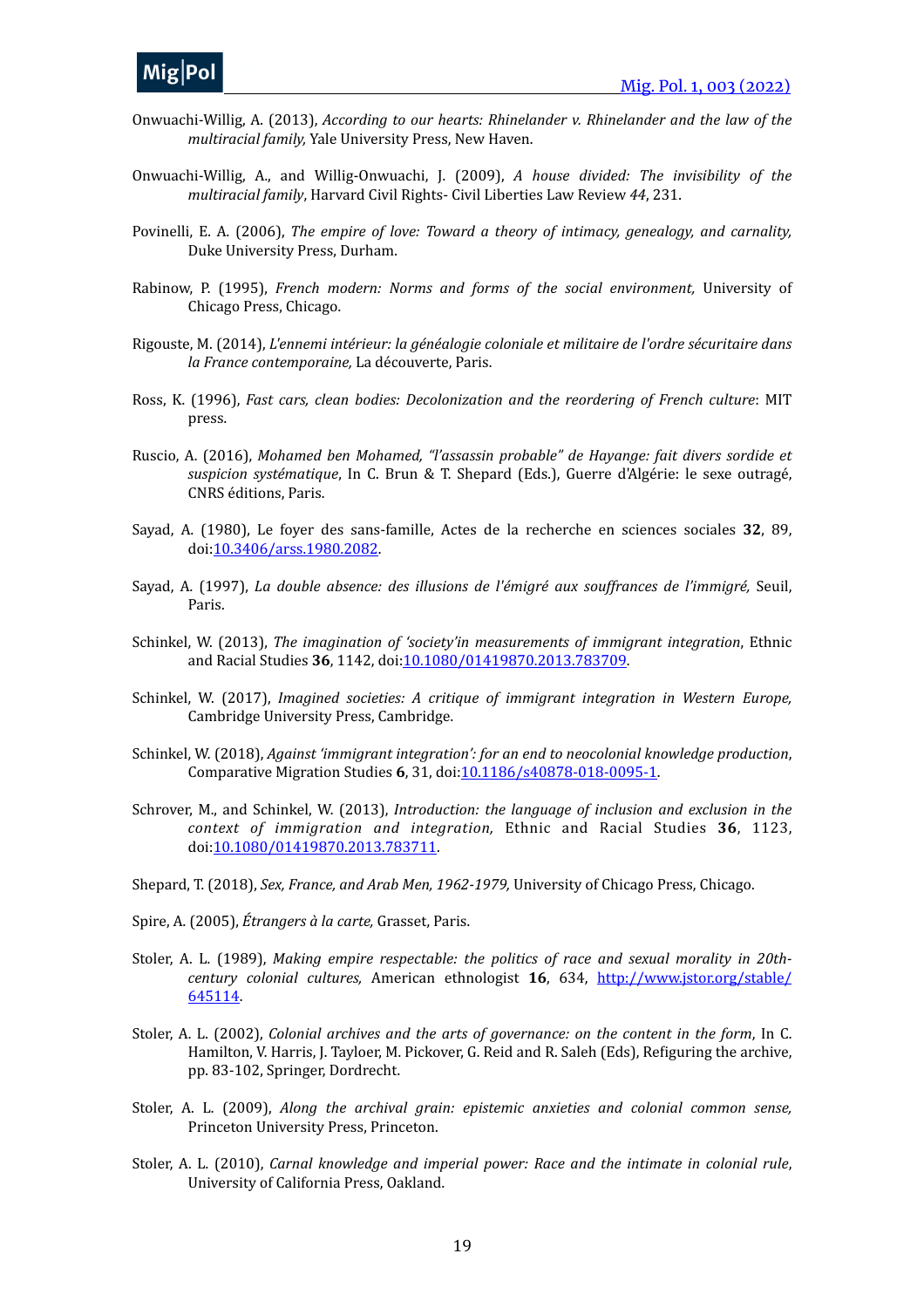- Stoler, A. L. (2011), *Colonial Aphasia: Race and Disabled Histories in France*, Public Culture 23, 121, doi[:10.1215/08992363-2010-018](https://doi.org/10.1215/08992363-2010-018).
- Stovall, T., and Van den Abbeele, G. (2003), *French civilization and its discontents: nationalism, colonialism, race, Vol. 109, Lexington Books, Washington.*
- Thompson, V. E. (2016), *Black Jacobins in contemporary France: On identities on politics, decolonial critique, and the other blackness,* Sociological Focus 49, 44, doi[:10.1080/00380237.2015.1067853.](https://doi.org/10.1080/00380237.2015.1067853)
- van Beckhoven, E., Bolt, G. and van Kempen, R. (2009), *Theories of Neighbourhood Change and Decline: Their Significance for Post-WWII Large Housing Estates in European Cities, In R.* Rowlands, S. Musterd, and R. van Kempen (Eds.), Mass Housing in Europe: Multiple Faces of Development, Change and Response, pp. 20-50, Palgrave Macmillan UK, London.
- Weil, P. (1995), *La France et ses étrangers: l'aventure d'une politique de l'immigration de 1938 à nos* jours, Vol. 44, Editions Gallimard, Paris.
- Whatley, P. and Brown, C. (2009), *Along and against the grain: the philosophy of the archive, Archival* science 9, 127, doi: [10.1007/s10502-009-9108-z](https://doi.org/10.1007/s10502-009-9108-z).
- Wright, G. (1987), *Tradition in the service of modernity: architecture and urbanism in French colonial policy, 1900-1930,* The Journal of Modern History 59, 291, [https://www.jstor.org/stable/](https://www.jstor.org/stable/1879728) [1879728.](https://www.jstor.org/stable/1879728)
- Wright, G. (1991), *The politics of design in French colonial urbanism*, University of Chicago Press, Chicago.
- Yuma, A., Mayer, N., Michelat, G., Tiberj, V., and Vitale, T. (2020), *Mise en perspective de trente ans d'évolution par les chercheurs, In l. H. Commission Nationale Consultative des Droits de* (Ed.), La lutte contre le racisme, l'antisémitisme et la xénophobie. Année 2020, pp. 33-111, La Documentation française, Paris.
- Zehraoui, A. (1976), *Les travailleurs algériens en France: étude sociologique de quelques aspects de la vie familiale,* FeniXX, Paris.

### **Endnotes**

<span id="page-19-0"></span>i Whereas the archives I analyse use 'mixed households/families,' I use 'interracialised households' to underline the action required to make racialised identity salient, rather than it being a preexisting reality that 'mixes'.

<span id="page-19-1"></span>[ii](#page-5-1) For a discussion on French colonial humanism and the ways in which cultural racism played an integral role in French colonialism, see Wilder, G. (2005). *The French Imperial Nation-State: Negritude and Colonial Humanism between the Two World Wars*. University of Chicago Press.

<span id="page-19-2"></span>*III Ministre de l'Intérieur à Monsieur le Premier Ministre, action sociale en faveurs des travailleurs africains établis en France*," 18 June 1963, in Archives Nationales 19770346/10.

<span id="page-19-3"></span>*[iv](#page-6-0)* Synthèse de rapports des chargés de mission du service de liaison et de promotion des migrants, *Ministre de l'Intérieur*, 1966, in Archives Nationales 19770346/10. All translations from French have been made by the author.

<span id="page-19-4"></span>*Synthèse des rapports trimestriels établis par les conseillers techniques pour les affaires musulmanes*, [v](#page-6-1) *Ministère de l'Interieur. Service des affaires musulmanes et de l'action sociale, 1959-1965,* confidential, in Archives Nationales 19760133/14.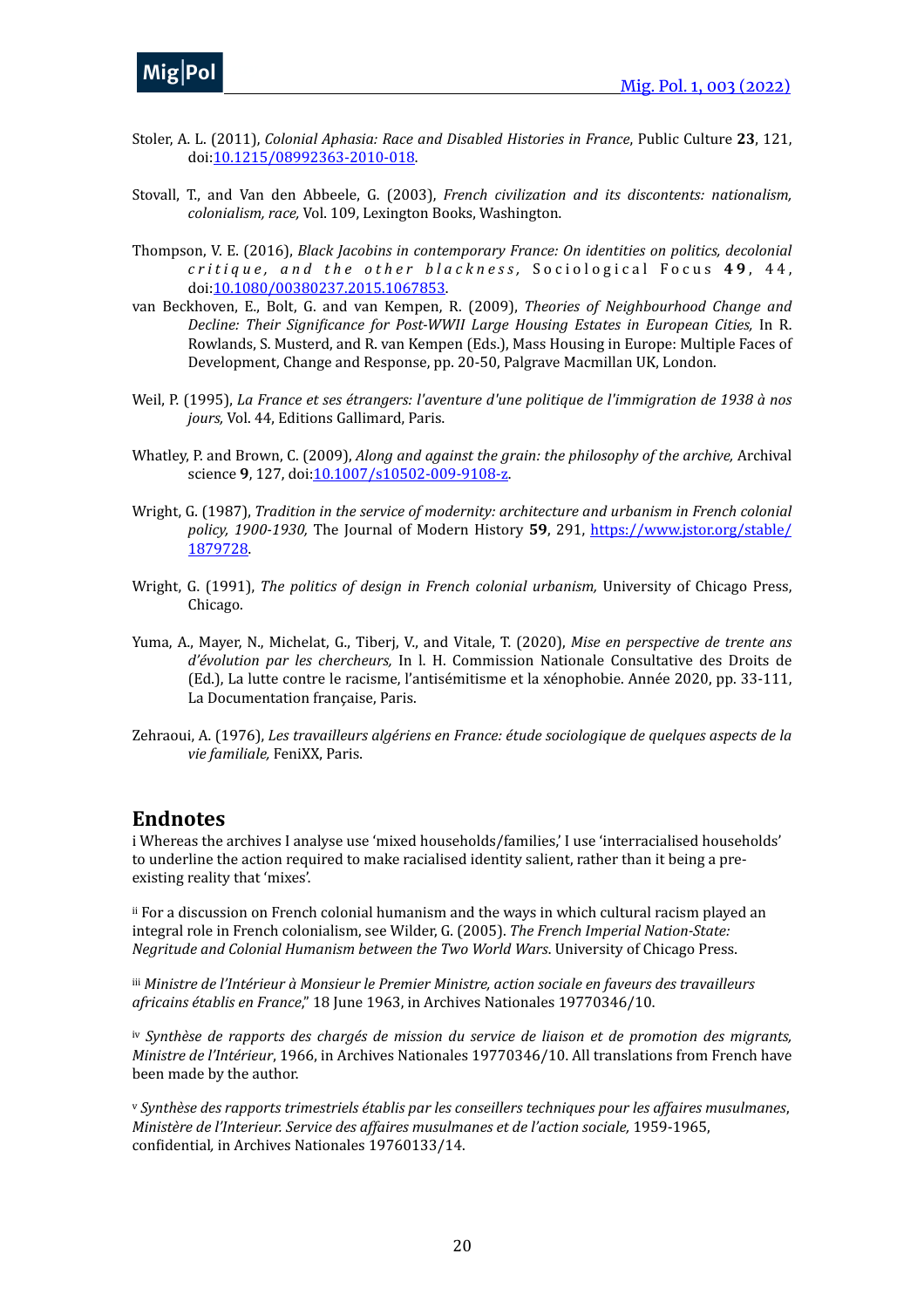

<span id="page-20-0"></span><sup>[vi](#page-6-2)</sup> Rapport sur l'immigration familiale, direction de population et de migration, Ministère de l'Interieur, 1968, in Archives Nationales 19950493/5.

<span id="page-20-1"></span><sup>[vii](#page-6-3)</sup> Rapports Trimestriels du Conseillers techniques pour les affaires musulmane, établis par les conseillers techniques pour les affaires musulmanes, Ministère de l'Interieur, 1958-1963, confidential, in Archives Nationales 19760133/14.

<span id="page-20-2"></span><sup>[viii](#page-6-4)</sup> Rapport Corréard de la CETRAFA SLPM, octobre 1965, Les cités de transit pour familles. Sent to the F.A.S. on 5 October 1965, in Archives Nationales 19770391/6. This report was compiled by the former CTAM officer Jean Corréard.

<span id="page-20-3"></span> $i x$  For example, one of the reasons/examples given for of the assimilability of European migrants is the high prevalence of mixed marriages between Italians or Polish and French people. Synthèse des rapports trimestriels établis par les conseillers techniques pour les affaires musulmanes, Ministère de *l'Interieur*. Service des affaires musulmanes et de l'action sociale, July 1967, confidential, in Archives Nationales 19770346/10.

<span id="page-20-4"></span>[x](#page-7-1) The SONACOTRAL before Algerian independence was mandated with the housing for Algerian migrants. It was renamed the SONACOTRA after 1962, because it became mandated with housing workers in general. The organisation primarily housed migrant workers.

<span id="page-20-5"></span>[xi](#page-7-2) For example, the circular of 5 October 1972 (on the "preparation for the resorption of unsanitary housing and for the housing of immigrants) differentiates between "the *foyers* for isolated workers" and "family housing".

<span id="page-20-6"></span>[xii](#page-7-3) Referred to in French as the "*résorption des bidonvilles*".

<span id="page-20-7"></span><sup>[xiii](#page-7-4)</sup> Circular of 19 April 1972 "*relative aux cités de transit" stipulates* "obviously the *cités de transit* are likely to receive foreign families as well as families of French origin<sup>"</sup>.

<span id="page-20-8"></span>*Rapport à Monsieur le Préfet de la Region Parisienne sur la Résorption des bidonvilles et les*  [xiv](#page-7-5) problèmes des migrants, 1971, in Archives Nationales 19770317/1.

<span id="page-20-9"></span>*ESNA recherches les Africains du nord à Genevilliers 1963*, in Archives Municipales Saint-Denis [xv](#page-7-6) ASD-37AC17. 

<span id="page-20-10"></span><sup>*[xvi](#page-7-7) Asti, info sur les cités de transit, 1974, Info sur les cités de transit, personal documents of Monique*</sup> Hervo (undated), in private archives of Monique Hervo ARC-3019-11.

<span id="page-20-11"></span>*[xvii](#page-7-8)* Personal documents "*la cité de transit solution pratique pour le relogement des travailleurs immigrés"* by Monique Hervo, (undated) likely 1974, in private archives of Monique Hervo ARC-3019-11.

<span id="page-20-12"></span>[xviii](#page-8-1) In Liscia, C., *l'enferment des cités de transit*, edited by the migrant organisation La Cimade, 1977, in the private archives of Monique Hervo, ARC3019/11. This booklet explains how the *gérants* of the centres kept a close eye on the residents and in cooperation with the police, deported undesired migrants to Algeria, including children who had never been to Algeria.

<span id="page-20-13"></span>[xix](#page-8-2)Liberation, 11 June 1974, *Claude Liscia et Gérard Melchior*. In Blanc-Chaléard 2016, p. 357.

<span id="page-20-14"></span>*Lettre du Préfet de la region Rhône-Alpes, Préfet du Rhône à Monsieur le Premier Ministre*, *Le*  [xx](#page-8-3) *Ministre de l'Intérieur, le Ministre du Travail, de l'Emploi et de la Population,* 5 January 1972, in Archives Nationales 19860269/11.

<span id="page-20-15"></span>*Lettre du Préfet de la region Rhône-Alpes, Préfet du Rhône à Monsieur le Premier Ministre*, *Le*  [xxi](#page-8-4) *Ministre de l'Interieur, le Ministre du Travail, de l'Emploi et de la Population,* 5 January 1972, in Archives Nationales 19860269/11.

<span id="page-20-16"></span>*Ibid*. [xxii](#page-8-5)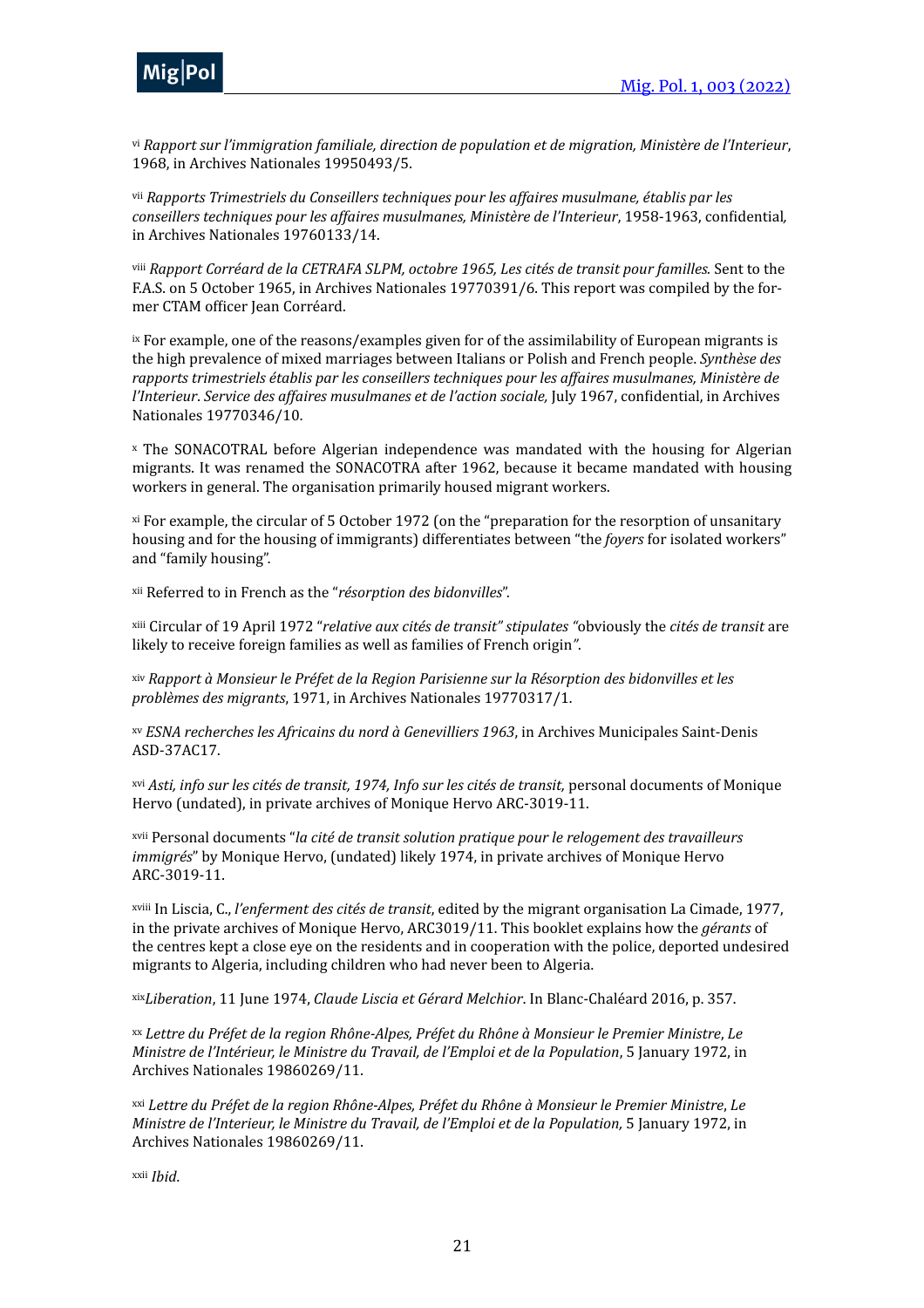

<span id="page-21-0"></span>*Synthèse de rapport des chargés de mission du service de liaison et de promotion des migrants,*  [xxiii](#page-8-6) *SPLM*, July 1967, in Archives Nationales 19770346/10.

<span id="page-21-1"></span>[xxiv](#page-8-7) Circular 15 June 1970, "Limitation de l'admission des familles étrangères."

<span id="page-21-2"></span>[xxv](#page-9-0) Monique Hervo kept notes on all the families that passed through the bidonville. She has recorded 10 'mixed couples' in the *bidonville* of Nanterre, out of (about) 210 couples/families. In private archives of Monique Hervo, 1968, ARC/3019/4. I have changed the names to comply with privacy requirements of the archives.

<span id="page-21-3"></span>*Ibid*. [xxvi](#page-9-1)

<span id="page-21-4"></span>[xxvii](#page-9-2) *Ibid*.

<span id="page-21-5"></span>*Etudes Sociales Nord Africaines, recherches des Africains du nord à Genevilliers* 1963, in Archives [xxviii](#page-9-3) Municipale Saint-Denis 37AC17.

<span id="page-21-6"></span>*Rapport Correard de la CETRAFA SLPM, octobre 1965, Les cités de transit pour familles.* Sent to the [xxix](#page-9-4) F.A.S. on 5 October 1965, in Archives Nationales 19770391/6. This report was compiled by the former CTAM officer Jean Corréard.

<span id="page-21-7"></span>[xxx](#page-9-5) In "*Etudes la cohabitation des familles françaises et étrangeres*," Ministère de l'Equipement et du Logement, August 1970, in Archives Nationales 19771141/17.

<span id="page-21-8"></span>*Rapport Corréard de la CETRAFA SLPM, octobre 1965, Les cités de transit pour familles.* Sent to the [xxxi](#page-9-6) F.A.S. on 5 October 1965, in Archives Nationales 19770391/6.

<span id="page-21-9"></span><sup>[xxxii](#page-10-1)</sup> Préfet de la Seine-Maritime au Ministre de l'Intérieur, services des affaires musulmanes. Objet : Logement des travailleurs musulmans et leurs familles, 1960, in Archives Nationales 19770391/6.

<span id="page-21-10"></span>*Etudes Sociales Nord Africaines, recherches des Africains du nord à Genevilliers 1963*, in Archives [xxxiii](#page-10-2) Municipales Saint-Denis 37AC17.

<span id="page-21-11"></span>[xxxiv](#page-11-0) In 2021, retired African men still lived in *foyers*, unable to find affordable housing alternatives and with no possibility of returning to their countries of origin without losing their pensions.

<span id="page-21-12"></span>*Préfet de la Seine au Ministre de l'Intérieur, conditions d'habitats de ressortissants d'Etats* africains, 20 March 1963, in Archives Nationales 19770346/10.

<span id="page-21-13"></span>[xxxvi](#page-11-2) Lettre du fond d'action social à Monsieur le directeur de la SONACOTRAL, 21 July 1961, in Archives Nationales 19770391/6.

<span id="page-21-14"></span>*Synthèse des rapports trimestriels établis par les conseillers techniques pour les affaires*  [xxxvii](#page-11-3) *musulmanes, 1<sup>e</sup> trimestre 1959, Ministère de l'Interieur. Service des affaires musulmanes et de l'action* sociale, confidentiel, in Archives Nationales 19760133/14.

<span id="page-21-15"></span>[xxxviii](#page-11-4) SLPM, Note sur l'immigration étrangère dans le Rhône, 1971, in Archives Nationales 19860269/11.

<span id="page-21-16"></span>[xxxix](#page-12-0) For example, a newspaper report criticised the recruitment of colonial officers as *gérants* of *foyers* for Africans. Lecomte, Claude. 2 November 1970, *l'Humanité*, in Archives Nationales, 19960134/3.

<span id="page-21-17"></span>*Préfet de l'Ain, à Monsieur le Premier Ministre, délégation de l'action sociale pour les travailleurs*  [xl](#page-12-1) *étrangers* et pour information au Ministre de l'Intérieur, 7 May 1961, objet : hébergements des travailleurs d'Outre-Mer et notamment des travailleurs algériens., in Archives Nationales 19770391/6.

<span id="page-21-18"></span><sup>[xli](#page-12-2)</sup> Etudes de l'habitat, GEANAAP, 1957, in private archives of Monique Hervo, ARC/3019/2.